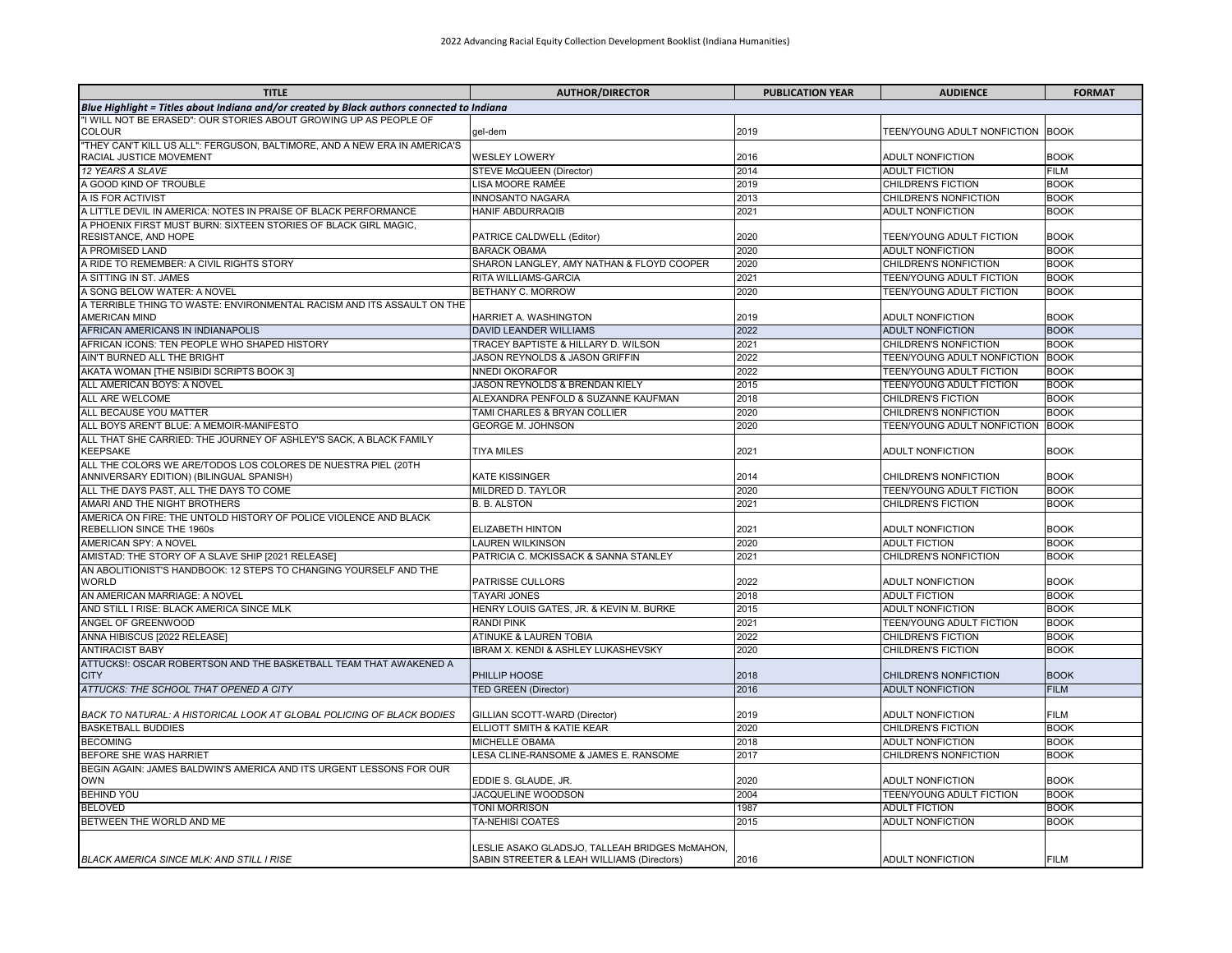| <b>BLACK ARTISTS SHAPING THE WORLD</b>                                                                      | SHARNA JACKSON                                                                                  | 2021 | <b>CHILDREN'S FICTION</b>        | <b>BOOK</b> |
|-------------------------------------------------------------------------------------------------------------|-------------------------------------------------------------------------------------------------|------|----------------------------------|-------------|
| BLACK BIRDS IN THE SKY: THE STORY AND LEGACY OF THE 1921 TULSA RACE<br><b>MASSACRE</b>                      | <b>BRANDY COLBERT</b>                                                                           | 2021 | TEEN/YOUNG ADULT NONFICTION BOOK |             |
| BLACK BOY JOY: 17 STORIES CELEBRATING BLACK BOYHOOD                                                         | <b>KWAME MBALIA (Editor)</b>                                                                    | 2021 | <b>CHILDREN'S FICTION</b>        | <b>BOOK</b> |
| BLACK BOY, BLACK BOY [CELEBRATE THE POWER OF YOU]                                                           | ALI KAMANDA, JORGE REDMOND & KEN DALEY                                                          | 2022 | <b>CHILDREN'S FICTION</b>        | <b>BOOK</b> |
| BLACK DEAF LIVES MATTER: A FUN COLORING & ACTIVITY BOOK ABOUT BLACK                                         |                                                                                                 |      |                                  |             |
| DEAF LIFE, HISTORY, CULTURE & SIGN LANGUAGE                                                                 | LISSA D. RAMIREZ-STAPLETON & SHAWN RICHARDSON                                                   | 2021 | CHILDREN'S NONFICTION            | <b>BOOK</b> |
| BLACK DEUTSCHLAND: A NOVEL                                                                                  | <b>DARRYL PINCKNEY</b>                                                                          | 2016 | <b>ADULT FICTION</b>             | <b>BOOK</b> |
| BLACK ENOUGH: STORIES OF BEING YOUNG & BLACK IN AMERICA                                                     | IBI ZOBOI (Editor)                                                                              | 2019 | TEEN/YOUNG ADULT FICTION         | <b>BOOK</b> |
| <b>BLACK HISTORY ACTIVATORS</b>                                                                             | <b>BEVERLY DAVIS (Director)</b>                                                                 | 2020 | ADULT NONFICTION                 | <b>FILM</b> |
| <b>BLACK IN INDIANA</b>                                                                                     | <b>EUNICE BREWER-TROTTER</b>                                                                    | 2020 | <b>ADULT FICTION</b>             | <b>BOOK</b> |
| BLACK IS A RAINBOW COLOR                                                                                    | ANGELA JOY & EKUA HOLMES                                                                        | 2020 | CHILDREN'S FICTION               | <b>BOOK</b> |
| <b>BLACK LIKE ME</b>                                                                                        | <b>CARL LERNER (Director)</b>                                                                   | 1964 | <b>ADULT FICTION</b>             | <b>FILM</b> |
| <b>BLACK WAS THE INK</b>                                                                                    | MICHELLE COLES                                                                                  | 2021 | TEEN/YOUNG ADULT FICTION         | <b>BOOK</b> |
| <b>BLACKKKLANSMAN</b>                                                                                       | SPIKE LEE (Director)                                                                            | 2018 | <b>ADULT FICTION</b>             | <b>FILM</b> |
| <b>BLACKOUT: A NOVEL</b>                                                                                    | DHONIELLE CLAYTON, TIFFANY D. JACKSON, NIC STONE<br>ANGIE THOMAS, ASHLEY WOODFOLK & NICOLA YOON | 2021 | TEEN/YOUNG ADULT FICTION         | <b>BOOK</b> |
| BLINDSPOT: THE HIDDEN BIASES OF GOOD PEOPLE                                                                 | MAHZARIN R. BANAJI & ANTHONY G. GREENWALD                                                       | 2013 | <b>ADULT NONFICTION</b>          | <b>BOOK</b> |
| <b>BLOOM</b>                                                                                                | RUTH FORMAN & TALIA SKYLES                                                                      | 2022 | <b>CHILDREN'S FICTION</b>        | <b>BOOK</b> |
| BOX: HENRY BROWN MAILS HIMSELF TO FREEDOM                                                                   | CAROLE BOSTON WEATHERFORD & MICHELE WOOD                                                        | 2020 | CHILDREN'S NONFICTION            | <b>BOOK</b> |
| <b>BOYCOTT</b>                                                                                              | CLARK JOHNSON (Director)                                                                        | 2001 | <b>ADULT FICTION</b>             | <b>FILM</b> |
| BRAVE, BLACK, FIRST, : 50+ AFRICAN AMERICAN WOMEN WHO CHANGED THE<br><b>WORLD</b>                           |                                                                                                 |      |                                  | <b>BOOK</b> |
|                                                                                                             | CHERYL WILLIS HUDSON & ERIN K. ROBINSON                                                         | 2020 | CHILDREN'S NONFICTION            |             |
| BRINGING UP RACE: HOW TO RAISE A KIND CHILD IN A PREJUDICED WORLD                                           | UJU ASIKA                                                                                       | 2021 | <b>ADULT NONFICTION</b>          | <b>BOOK</b> |
| <b>BROWN GIRL DREAMING</b>                                                                                  | <b>JACQUELINE WOODSON</b>                                                                       | 2016 | CHILDREN'S NONFICTION            | <b>BOOK</b> |
| CALL AND RESPONSE: THE STORY OF BLACK LIVES MATTER                                                          | <b>VERONICA CHAMBERS</b>                                                                        | 2021 | CHILDREN'S NONFICTION            | <b>BOOK</b> |
| CALL ME AMERICAN: THE EXTRAORDINARY TRUE STORY OF A YOUNG SOMALI<br>IMMIGRANT (ADAPTED FOR YOUNG ADULTS)    | ABDI NOR IFTIN                                                                                  | 2020 | TEEN/YOUNG ADULT NONFICTION BOOK |             |
| CALL US WHAT WE CARRY: POEMS                                                                                | AMANDA GORMAN                                                                                   | 2021 | ADULT NONFICTION, POETRY         | <b>BOOK</b> |
| CAN I TOUCH YOUR HAIR?: POEMS OF RACE, MISTAKES, AND FRIENDSHIP                                             | IRENE LATHAM, CHARLES WATERS, SEAN QUALLS, AND<br><b>SELINA ALKO</b>                            | 2018 | CHILDREN'S FICTION, POETRY       | <b>BOOK</b> |
| CAN'T STOP WON'T STOP: A HIP-HOP HISTORY (YOUNG ADULT EDITION)                                              | JEFF CHANG & DAVE "DAVEY D" COOK                                                                | 2021 | TEEN/YOUNG ADULT NONFICTION BOOK |             |
| CASTE: THE ORIGINS OF OUR DISCONTENTS                                                                       | ISABEL WILKERSON                                                                                | 2020 | <b>ADULT NONFICTION</b>          | <b>BOOK</b> |
| CATCH A STAR: SHINING THROUGH ADVERSITY TO BECOME A CHAMPION                                                | TAMIKA CATCHINGS & KEN PETERSEN                                                                 | 2016 | <b>ADULT NONFICTION</b>          | <b>BOOK</b> |
| CHOKEHOLD: POLICING BLACK MEN                                                                               | PAUL BUTLER                                                                                     | 2017 | <b>ADULT NONFICTION</b>          | <b>BOOK</b> |
| CITIZEN: AN AMERICAN LYRIC                                                                                  | CLAUDIA RANKINE                                                                                 | 2014 | ADULT NONFICTION, POETRY         | <b>BOOK</b> |
| <b>CLASS ACT</b>                                                                                            | <b>JERRY CRAFT</b>                                                                              | 2020 | CHILDREN'S FICTION               | <b>BOOK</b> |
| CLAUDETTE COLVIN: TWICE TOWARDS JUSTICE                                                                     | PHILLIP HOOSE                                                                                   | 2009 | TEEN/YOUNG ADULT NONFICTION BOOK |             |
| <b>CLEAN GETAWAY</b>                                                                                        | <b>NIC STONE</b>                                                                                | 2020 | <b>CHILDREN'S FICTION</b>        | <b>BOOK</b> |
| COLOR ME IN: A NOVEL                                                                                        | NATASHA E. DÍAZ                                                                                 | 2019 | TEEN/YOUNG ADULT FICTION         | <b>BOOK</b> |
| COLORBLIND: A STORY OF RACISM                                                                               | JOHNATHAN HARRIS & GARRY LEACH                                                                  | 2019 | TEEN/YOUNG ADULT NONFICTION BOOK |             |
| COLORIZATION: ONE HUNDRED YEARS OF BLACK FILMS IN A WHITE WORLD                                             | WIL HAYGOOD                                                                                     | 2021 | <b>ADULT NONFICTION</b>          | <b>BOOK</b> |
| CONJURE WOMEN: A NOVEL                                                                                      | AFIA ATAKORA                                                                                    | 2020 | <b>ADULT FICTION</b>             | <b>BOOK</b> |
| CONTINUUM: NEW AND SELECTED POEMS (REVISED EDITION)                                                         | <b>MARI EVANS</b>                                                                               | 2015 | <b>ADULT FICTION, POETRY</b>     | <b>BOOK</b> |
| <b>COPWATCH</b>                                                                                             | CAMILLA HALL (Director)                                                                         | 2017 | <b>ADULT NONFICTION</b>          | <b>FILM</b> |
| COURAGEOUS CONVERSATIONS ABOUT RACE: A FIELD GUIDE FOR ACHIEVING                                            | <b>GLENN E. SINGLETON</b>                                                                       | 2022 | <b>ADULT NONFICTION</b>          | <b>BOOK</b> |
| EQUITY IN SCHOOLS AND BEYOND (THIRD EDITION)<br>CROWN: AN ODE TO THE FRESH CUT                              | DERRICK BARNES & GORDON C. JAMES                                                                | 2017 | <b>CHILDREN'S FICTION</b>        | <b>BOOK</b> |
| DARK SKY RISING: RECONSTRUCTION AND THE DAWN OF JIM CROW                                                    | HENRY LOUIS GATES, JR. & TONYA BOLDEN                                                           | 2019 | CHILDREN'S NONFICTION            | <b>BOOK</b> |
| <b>DEACON KING KONG: A NOVEL</b>                                                                            | <b>JAMES McBRIDE</b>                                                                            | 2020 | <b>ADULT FICTION</b>             | <b>BOOK</b> |
|                                                                                                             |                                                                                                 |      |                                  |             |
| DEAR BLACK GIRL: LETTERS FROM YOUR SISTERS ON STEPPING INTO YOUR<br><b>POWER</b>                            | TAMARA WINFREY HARRIS                                                                           | 2021 | <b>ADULT NONFICTION</b>          | <b>BOOK</b> |
| DEAR JUSTYCE: A NOVEL                                                                                       | <b>NIC STONE</b>                                                                                | 2020 | TEEN/YOUNG ADULT FICTION         | <b>BOOK</b> |
| <b>DEAR MARTIN: A NOVEL</b>                                                                                 | <b>NIC STONE</b>                                                                                | 2017 | TEEN/YOUNG ADULT FICTION         | <b>BOOK</b> |
| DEATH OF INNOCENCE: THE STORY OF THE HATE CRIME THAT CHANGED AMERICA MAMIE TILL-MOBLEY & CHRISTOPHER BENSON |                                                                                                 | 2003 | <b>ADULT NONFICTION</b>          | <b>BOOK</b> |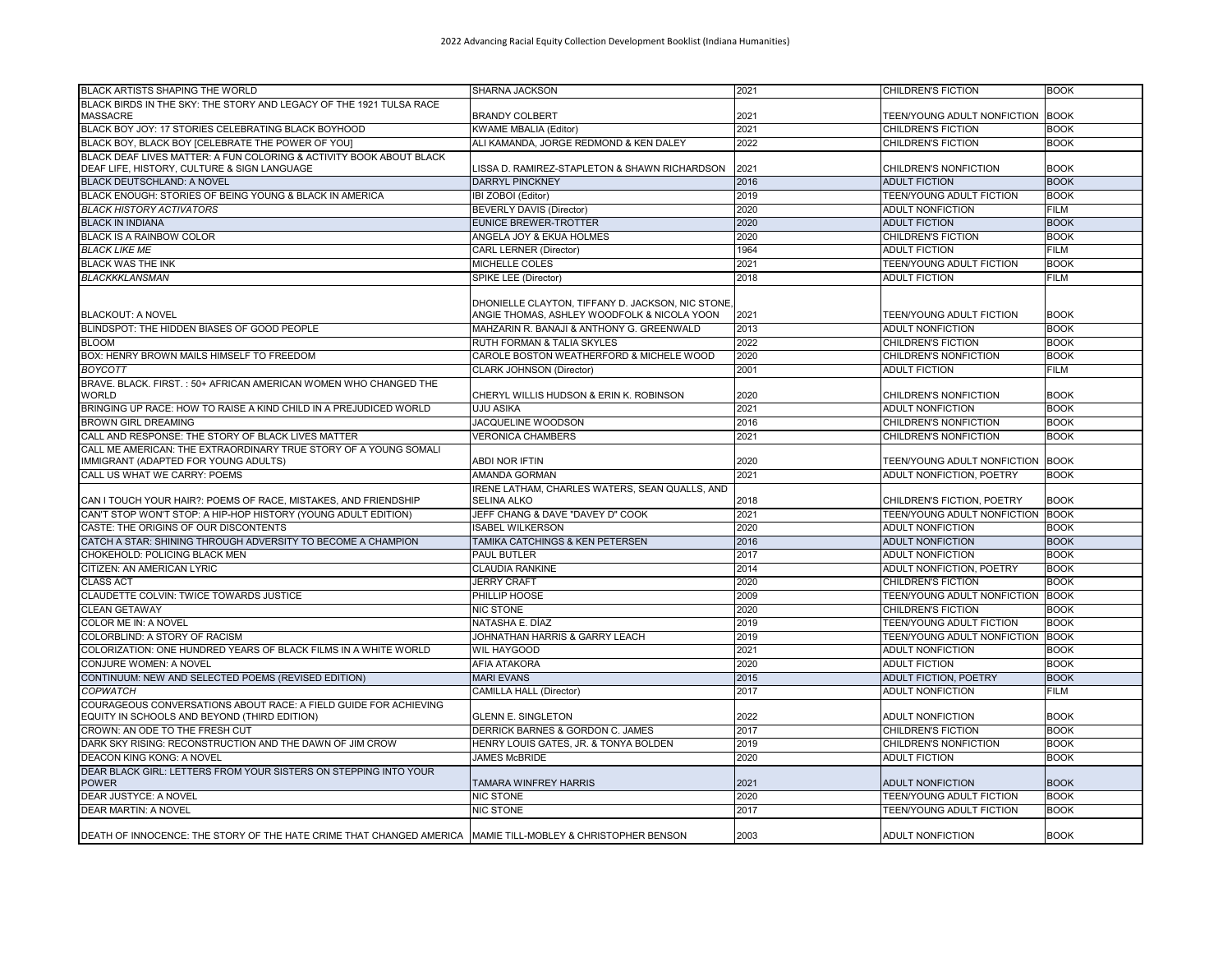| DECOLONIZING WEALTH: INDIGENOUS WISDOM TO HEAL DIVIDES AND RESTORE<br><b>BALANCE (SECOND EDITION)</b>                      | EDGAR VILLANUEVA                                | 2021 | <b>ADULT NONFICTION</b>             | <b>BOOK</b> |
|----------------------------------------------------------------------------------------------------------------------------|-------------------------------------------------|------|-------------------------------------|-------------|
| DICTIONARY FOR A BETTER WORLD: POEMS, QUOTES, AND ANECDOTES FROM A                                                         | IRENE LATHAM, CHARLES WATERS, AND MEHRDOKHT     |      |                                     |             |
| TO Z                                                                                                                       | AMINI                                           | 2020 | <b>CHILDREN'S FICTION</b>           | <b>BOOK</b> |
| <b>DIG</b>                                                                                                                 | A. S. KING                                      | 2019 | TEEN/YOUNG ADULT FICTION            | <b>BOOK</b> |
| DOVEY UNDAUNTED: A BLACK WOMAN BREAKS BARRIERS IN THE LAW, THE                                                             |                                                 |      |                                     |             |
| MILITARY AND THE MINISTRY                                                                                                  | <b>TONYA BOLDEN</b>                             | 2021 | CHILDREN'S NONFICTION               | <b>BOOK</b> |
| <b>DRAGONS IN A BAG</b>                                                                                                    | ZETTA ELLIOTT & GENEVA B                        | 2018 | <b>CHILDREN'S FICTION</b>           | <b>BOOK</b> |
| <b>DREAM STREET</b>                                                                                                        | TRICIA ELAM WALKER & EKUA HOLMES                | 2021 | <b>CHILDREN'S FICTION</b>           | <b>BOOK</b> |
| DRIVING WHILE BLACK: AFRICAN AMERICAN TRAVEL AND THE ROAD TO CIVIL                                                         |                                                 |      |                                     |             |
| <b>RIGHTS</b>                                                                                                              | <b>GRETCHEN SORIN</b>                           | 2020 | <b>ADULT NONFICTION</b>             | <b>BOOK</b> |
| ELOQUENT RAGE: A BLACK FEMINIST DISCOVERS HER SUPERPOWER                                                                   | <b>BRITTNEY COOPER</b>                          | 2018 | <b>ADULT NONFICTION</b>             | <b>BOOK</b> |
| <b>EMANUEL</b>                                                                                                             | <b>BRIAN TETSURE IVIE (Director)</b>            | 2019 | <b>ADULT NONFICTION</b>             | <b>FILM</b> |
| EVERY LEAF A HALLELUJAH                                                                                                    | BEN OKRI & DIANA EJAITA                         | 2021 | <b>CHILDREN'S FICTION</b>           | <b>BOOK</b> |
|                                                                                                                            |                                                 |      |                                     |             |
| EVICTED: POVERTY AND PROFIT IN THE AMERICAN CITY                                                                           | MATTHEW DESMOND                                 | 2016 | <b>ADULT NONFICTION</b>             | <b>BOOK</b> |
| EYES ON THE PRIZE: AMERICA'S CIVIL RIGHTS YEARS                                                                            | ORLANDO BAGWELL ET AL. (Directors)              | 1987 | <b>ADULT NONFICTION</b>             | <b>FILM</b> |
| FARMING WHILE BLACK: SOUL FIRE FARM'S PRACTICAL GUIDE TO LIBERATION ON<br>THE LAND                                         | LEAH PENNIMAN                                   | 2018 | <b>ADULT NONFICTION</b>             | <b>BOOK</b> |
| <b>FIREBIRD</b>                                                                                                            | MISTY COPELAND & CHRISTOPHER MYERS              | 2014 | <b>CHILDREN'S FICTION</b>           | <b>BOOK</b> |
|                                                                                                                            |                                                 |      |                                     |             |
| FIVE DAYS: THE FIERY RECKONING OF AN AMERICAN CITY                                                                         | WES MOORE & ERICA L. GREEN                      | 2020 | <b>ADULT NONFICTION</b>             | <b>BOOK</b> |
| FOLLOW CHESTER!: A COLLEGE FOOTBALL TEAM FIGHTS RACISM AND MAKES<br><b>HISTORY</b>                                         | GLORIA RESPRESS-CHURCHWELL & LAURA FREEMAN      | 2019 | CHILDREN'S NONFICTION               | <b>BOOK</b> |
| FOOTNOTES: THE BLACK ARTISTS WHO REWROTE THE RULES OF THE GREAT                                                            |                                                 |      |                                     |             |
| <b>WHITE WAY</b>                                                                                                           | CASEEN GAINES                                   | 2021 | <b>ADULT NONFICTION</b>             | <b>BOOK</b> |
| FOR BEAUTIFUL BLACK BOYS WHO BELIEVE IN A BETTER WORLD                                                                     | MICHAEL W. WATERS & KEISHA MORRIS               | 2020 | <b>CHILDREN'S FICTION</b>           | <b>BOOK</b> |
| <b>FOR EVERY ONE</b>                                                                                                       | <b>JASON REYNOLDS</b>                           | 2018 | TEEN/YOUNG ADULT FICTION,<br>POETRY | <b>BOOK</b> |
|                                                                                                                            |                                                 |      |                                     |             |
| FOUR HUNDRED SOULS: A COMMUNITY HISTORY OF AFRICAN AMERICA, 1619-2019                                                      | IBRAM X. KENDI & KEISHA N. BLAIN (Editors)      | 2021 | <b>ADULT NONFICTION</b>             | <b>BOOK</b> |
| FRANCHISE: THE GOLDEN ARCHES IN BLACK AMERICA                                                                              | <b>MARCIA CHATELAIN</b>                         | 2020 | <b>ADULT NONFICTION</b>             | <b>BOOK</b> |
| FREDERICK DOUGLASS: PROPHET OF FREEDOM                                                                                     | DAVID W. BLIGHT                                 | 2018 | <b>ADULT NONFICTION</b>             | <b>BOOK</b> |
| FREEDOM WALKERS: THE STORY OF THE MONTGOMERY BUS BOYCOTT                                                                   | RUSSELL FREEDMAN                                | 2006 | CHILDREN'S NONFICTION               | <b>BOOK</b> |
| <b>FRIDAY BLACK</b>                                                                                                        | NANA KWAME ADJEI-BRENYAH                        | 2018 | <b>ADULT FICTION</b>                | <b>BOOK</b> |
| <b>GENESIS BEGINS AGAIN</b>                                                                                                | ALICIA D. WILLIAMS                              | 2019 | <b>CHILDREN'S FICTION</b>           | <b>BOOK</b> |
| GHOSTS IN THE SCHOOLYARD: RACISM AND SCHOOL CLOSINGS ON CHICAGO'S                                                          |                                                 |      |                                     |             |
| <b>SOUTH SIDE</b>                                                                                                          | EVE L. EWING                                    | 2018 | <b>ADULT NONFICTION</b>             | <b>BOOK</b> |
| GIRL, WOMAN, OTHER: A NOVEL                                                                                                | <b>BERNARDINE EVARISTO</b>                      | 2019 | <b>ADULT FICTION</b>                | <b>BOOK</b> |
| GOOD NIGHT STORIES FOR REBEL GIRLS: 100 REAL-LIFE TALES OF BLACK GIRL                                                      | DIANA ODERA, SONJA THOMAS, JESTINE WARE & LILLY |      |                                     |             |
| <b>MAGIC</b>                                                                                                               | WORKNEH                                         | 2021 | CHILDREN'S NONFICTION               | <b>BOOK</b> |
| <b>GUILTY UNTIL PROVEN GUILTY</b>                                                                                          | <b>HARRY MOSES (Director)</b>                   | 2018 | <b>ADULT NONFICTION</b>             | <b>FILM</b> |
| <b>HAIR LOVE</b>                                                                                                           | MATTHEW A. CHERRY & VASHTI HARRISON             | 2019 | <b>CHILDREN'S FICTION</b>           | <b>BOOK</b> |
| <b>HARBOR ME</b>                                                                                                           | JACQUELINE WOODSON                              | 2018 | CHILDREN'S FICTION                  | <b>BOOK</b> |
| <b>HARLEM SHUFFLE: A NOVEL</b>                                                                                             | COLSON WHITEHEAD                                | 2021 | <b>ADULT FICTION</b>                | <b>BOOK</b> |
| <b>HARRIET</b>                                                                                                             | <b>KESI LEMMONS (Director)</b>                  | 2019 | <b>ADULT FICTION</b>                | <b>FILM</b> |
| HEAVY: AN AMERICAN MEMOIR                                                                                                  | KIESE LAYMON                                    | 2018 | <b>ADULT NONFICTION</b>             | <b>BOOK</b> |
|                                                                                                                            |                                                 |      | <b>ADULT FICTION</b>                | <b>BOOK</b> |
| <b>HELL OF A BOOK: A NOVEL</b>                                                                                             | <b>JASON MOTT</b>                               | 2021 |                                     |             |
| HEY, BABY!: A BABY'S DAY IN DOODLES                                                                                        | <b>ANDREA PIPPINS</b>                           | 2020 | <b>CHILDREN'S FICTION</b>           | <b>BOOK</b> |
| HIDDEN COLORS 1: THE UNTOLD HISTORY OF PEOPLE OF ABORIGINAL. MOOR. AND                                                     |                                                 |      |                                     |             |
| AFRICAN DESCENT                                                                                                            | TARIQ NASHEED (Director)                        | 2011 | ADULT NONFICTION                    | <b>FILM</b> |
| HIDDEN COLORS 2: THE TRIUMPH OF MELANIN                                                                                    | TARIQ NASHEED (Director)                        | 2012 | ADULT NONFICTION                    | <b>FILM</b> |
| <b>HIDDEN COLORS 3: THE RULES OF RACISM</b>                                                                                | TARIQ NASHEED (Director)                        | 2014 | <b>ADULT NONFICTION</b>             | <b>FILM</b> |
| <b>HIDDEN COLORS 4: THE RELIGION OF WHITE SUPREMACY</b>                                                                    | TARIQ NASHEED (Director)                        | 2016 | <b>ADULT NONFICTION</b>             | <b>FILM</b> |
| HIDDEN COLORS 5: THE ART OF BLACK WARFARE                                                                                  | TARIQ NASHEED (Director)                        | 2019 | <b>ADULT NONFICTION</b>             | <b>FILM</b> |
| <b>HIDDEN FIGURES</b>                                                                                                      | THEODORE MELFI (Director)                       | 2016 | <b>ADULT FICTION</b>                | <b>FILM</b> |
| HIDDEN FIGURES: THE AMERICAN DREAM AND THE UNTOLD STORY OF THE BLACK<br>WOMEN MATHEMATICIANS WHO HELPED WIN THE SPACE RACE | MARGOT LEE SHETTERLY                            | 2016 | ADULT NONFICTION                    | <b>BOOK</b> |
| HIDDEN FIGURES: THE TRUE STORY OF FOUR BLACK WOMEN AND THE SPACE                                                           |                                                 |      |                                     |             |
| <b>RACE</b>                                                                                                                | MARGOT LEE SHETTERLY & LAURA FREEMAN            | 2018 | CHILDREN'S NONFICTION               | <b>BOOK</b> |
| HOME IS NOT A COUNTRY                                                                                                      | SAFIA ELHILLO                                   | 2021 | TEEN/YOUNG ADULT FICTION            | <b>BOOK</b> |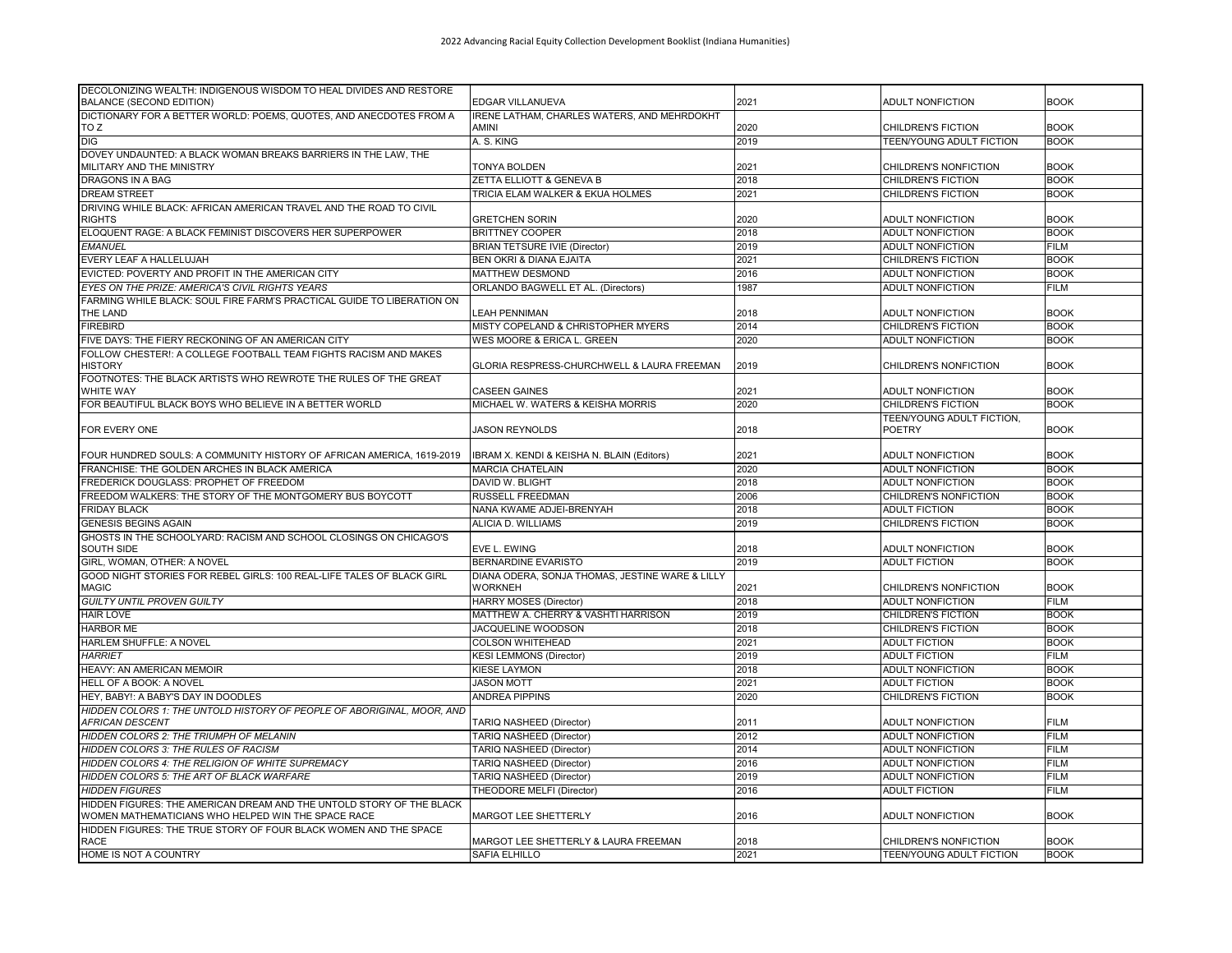| <b>HOMEGOING: A NOVEL</b>                                                                                                  | YAA GYASI                                         | 2016 | <b>ADULT FICTION</b>             | <b>BOOK</b> |
|----------------------------------------------------------------------------------------------------------------------------|---------------------------------------------------|------|----------------------------------|-------------|
| HOOD FEMINISM: NOTES FROM THE WOMEN THAT A MOVEMENT FORGOT                                                                 | MIKKI KENDALL                                     | 2020 | <b>ADULT NONFICTION</b>          | <b>BOOK</b> |
| <b>HOOP KINGS 2: NEW ROYALTY</b>                                                                                           | CHARLES R. SMITH. JR.                             | 2021 | CHILDREN'S FICTION, POETRY       | <b>BOOK</b> |
| <b>HOW IT WENT DOWN</b>                                                                                                    | <b>KEKLA MAGOON</b>                               | 2014 | <b>TEEN/YOUNG ADULT FICTION</b>  | <b>BOOK</b> |
| HOW THE WORD IS PASSED: A RECKONING WITH THE HISTORY OF SLAVERY                                                            |                                                   |      |                                  |             |
| ACROSS AMERICA                                                                                                             | <b>CLINT SMITH</b>                                | 2021 | ADULT NONFICTION                 | <b>BOOK</b> |
| HOW TO BE AN ANTIRACIST                                                                                                    | <b>IBRAM X. KENDI</b>                             | 2019 | <b>ADULT NONFICTION</b>          | <b>BOOK</b> |
| HOW TO FIGHT RACISM: COURAGEOUS CHRISTIANITY AND THE JOURNEY TOWARD<br>RACIAL JUSTICE                                      | <b>JEMAR TISBY</b>                                | 2021 | <b>ADULT NONFICTION</b>          | <b>BOOK</b> |
| HOW WE FIGHT FOR OUR LIVES: A MEMOIR                                                                                       | <b>SAEED JONES</b>                                | 2019 | <b>ADULT NONFICTION</b>          | <b>BOOK</b> |
| HOW WE FIGHT WHITE SUPREMACY: A FIELD GUIDE TO BLACK RESISTANCE                                                            | AKIBA SOLOMON & KENRYA RANKIN                     | 2019 | ADULT NONFICTION                 | <b>BOOK</b> |
| I AM ALFONSO JONES                                                                                                         | TONY MEDINA, STACEY ROBINSON & JOHN JENNINGS      | 2017 | TEEN/YOUNG ADULT FICTION         | <b>BOOK</b> |
| AM ENOUGH                                                                                                                  | GRACE BYERS & KETURAH A. BOBO                     | 2018 | <b>CHILDREN'S FICTION</b>        | <b>BOOK</b> |
| I AM EVERY GOOD THING                                                                                                      | DERRICK BARNES & GORDON C. JAMES                  | 2020 | <b>CHILDREN'S FICTION</b>        | <b>BOOK</b> |
| I AM NOT YOUR NEGRO                                                                                                        | RAOUL PECK (Director)                             | 2016 | <b>ADULT NONFICTION</b>          | <b>FILM</b> |
| CAME AS A SHADOW: AN AUTOBIOGRAPHY                                                                                         | JOHN THOMPSON & JESSE WASHINGTON                  | 2020 | <b>ADULT NONFICTION</b>          | <b>BOOK</b> |
| I CAN'T BREATHE: A KILLING ON BAY STREET                                                                                   | <b>MATT TAIBBI</b>                                | 2017 | <b>ADULT NONFICTION</b>          | <b>BOOK</b> |
| WALK WITH VANESSA: A STORY ABOUT A SIMPLE ACT OF KINDNESS                                                                  | KERASCOËT                                         | 2018 | CHILDREN'S FICTION               | <b>BOOK</b> |
| IDA B. THE QUEEN: THE EXTRAORDINARY LIFE AND LEGACY OF IDA B. WELLS                                                        | <b>MICHELLE DUSTER</b>                            | 2021 | <b>ADULT NONFICTION</b>          | <b>BOOK</b> |
| IF YOU COME SOFTLY (20TH ANNIVERSARY EDITION)                                                                              | JACQUELINE WOODSON                                | 2018 | TEEN/YOUNG ADULT FICTION         | <b>BOOK</b> |
| I'M STILL HERE: BLACK DIGNITY IN A WORLD MADE FOR WHITENESS                                                                | <b>AUSTIN CHANNING BROWN</b>                      | 2018 | <b>ADULT NONFICTION</b>          | <b>BOOK</b> |
| IN BIBI'S KITCHEN: THE RECIPES AND STORIES OF GRANDMOTHERS FROM THE<br>EIGHT AFRICAN COUNTRIES THAT TOUCH THE INDIAN OCEAN | HAWA HASSAN & JULIA TURSHEN                       | 2020 | <b>ADULT NONFICTION</b>          | <b>BOOK</b> |
| INDIANAPOLIS JAZZ: THE MASTERS, LEGENDS AND LEGACY OF INDIANA AVENUE                                                       | DAVID LEANDER WILLIAMS                            | 2014 | <b>ADULT NONFICTION</b>          | <b>BOOK</b> |
| <b>INVISIBLE MAN</b>                                                                                                       | <b>RALPH ELLISON</b>                              | 1952 | <b>ADULT FICTION</b>             | <b>BOOK</b> |
| INVISIBLE NO MORE: POLICE VIOLENCE AGAINST BLACK WOMEN AND WOMEN OF<br><b>COLOR</b>                                        | ANDREA RITCHIE                                    | 2017 | <b>ADULT NONFICTION</b>          | <b>BOOK</b> |
| <b>ISAIAH DUNN IS MY HERO</b>                                                                                              | <b>KELLY J. BAPTIST</b>                           | 2020 | <b>CHILDREN'S FICTION</b>        | <b>BOOK</b> |
| IT DOESN'T TAKE A GENIUS                                                                                                   | OLUGBEMISOLA RHUDAY-PERKOVICH                     | 2021 | <b>CHILDREN'S FICTION</b>        | <b>BOOK</b> |
| IT'S A SIGN! [ELEPHANT & PIGGIE LIKE READING!]                                                                             | JARRETT PUMPHREY, JEROME PUMPHREY & MO<br>WILLEMS | 2022 | <b>CHILDREN'S FICTION</b>        | <b>BOOK</b> |
| J. D. AND THE GREAT BARBER BATTLE                                                                                          | J. DILLARD & AKEEM S. ROBERTS                     | 2019 | <b>CHILDREN'S FICTION</b>        | <b>BOOK</b> |
| JOHN LEWIS: GOOD TROUBLE                                                                                                   | <b>DAWN PORTER (Director)</b>                     | 2020 | <b>ADULT NONFICTION</b>          | <b>FILM</b> |
| JOSEPHINE: THE DAZZLING LIFE OF JOSEPHINE BAKER                                                                            | PATRICIA HRUBY POWELL & CHRISTIAN ROBINSON        | 2014 | CHILDREN'S NONFICTION            | <b>BOOK</b> |
| <b>JUDAS AND THE BLACK MESSIAH</b>                                                                                         | SHAKA KING (Director)                             | 2021 | <b>ADULT FICTION</b>             | <b>FILM</b> |
| JUNETEENTH: OUR DAY OF FREEDOM                                                                                             | SHARON DENNIS WYETH & KIM HOLT                    | 2022 | CHILDREN'S NONFICTION            | <b>BOOK</b> |
| <b>JUST MERCY</b>                                                                                                          | DESTIN DANIEL CRETTON (Director)                  | 2019 | <b>ADULT FICTION</b>             | <b>FILM</b> |
| JUST MERCY: A STORY OF JUSTICE AND REDEMPTION                                                                              | <b>BRYAN STEVENSON</b>                            | 2014 | <b>ADULT NONFICTION</b>          | <b>BOOK</b> |
| JUST MERCY: A TRUE STORY OF THE FIGHT FOR JUSTICE (ADAPTED FOR YOUNG<br>ADULTS)                                            | <b>BRYAN STEVENSON</b>                            | 2018 | TEEN/YOUNG ADULT NONFICTION BOOK |             |
| JUST US: AN AMERICAN CONVERSATION                                                                                          | <b>CLAUDIA RANKINE</b>                            | 2020 | <b>ADULT NONFICTION</b>          | <b>BOOK</b> |
| KAMALA HARRIS: ROOTED IN JUSTICE                                                                                           | NIKKI GRIMES & LAURA FREEMAN                      | 2020 | CHILDREN'S NONFICTION            | <b>BOOK</b> |
| <b>KEVIN HART'S GUIDE TO BLACK HISTORY</b>                                                                                 | TOM STERN (Director)                              | 2019 | ADULT NONFICTION                 | <b>FILM</b> |
| KING AND THE DRAGONFLIES                                                                                                   | KACEN CALLENDER                                   | 2020 | <b>CHILDREN'S FICTION</b>        | <b>BOOK</b> |
| <b>KING IN THE WILDERNESS</b>                                                                                              | PETER KUNHARDT (Director)                         | 2018 | <b>ADULT NONFICTION</b>          | <b>FILM</b> |
| <b>KING RICHARD</b>                                                                                                        | REINALDO MARCUS GREEN (Director)                  | 2021 | <b>ADULT FICTION</b>             | <b>FILM</b> |
| LEGENDBORN [LEGENDBORN #1]                                                                                                 | <b>TRACY DEONN</b>                                | 2020 | <b>TEEN/YOUNG ADULT FICTION</b>  | <b>BOOK</b> |
| LET THE CHILDREN MARCH                                                                                                     | MONICA CLARK-ROBINSON & FRANK MORRISON            | 2018 | CHILDREN'S FICTION               | <b>BOOK</b> |
| <b>LET'S TALK ABOUT RACE</b>                                                                                               | <b>JULIUS LESTER &amp; KAREN BARBOUR</b>          | 2005 | CHILDREN'S NONFICTION            | <b>BOOK</b> |
| LIES MY TEACHER TOLD ME: EVERYTHING YOUR AMERICAN HISTORY TEXTBOOK<br><b>GOT WRONG</b>                                     | JAMES W. LOEWEN                                   | 2018 | <b>ADULT NONFICTION</b>          | <b>BOOK</b> |
| LIFTING AS WE CLIMB: BLACK WOMEN'S BATTLE FOR THE BALLOT BOX                                                               | <b>EVETTE DIONNE</b>                              | 2020 | CHILDREN'S NONFICTION            | <b>BOOK</b> |
| <b>LIGHT IT UP</b>                                                                                                         | <b>KEKLA MAGOON</b>                               | 2019 | TEEN/YOUNG ADULT FICTION         | <b>BOOK</b> |
| LITTLE LEADERS: BOLD WOMEN IN BLACK HISTORY                                                                                | <b>VASHTI HARRISON</b>                            | 2017 | CHILDREN'S NONFICTION            | <b>BOOK</b> |
| LITTLE LEGENDS: EXCEPTIONAL MEN IN BLACK HISTORY                                                                           | <b>VASHTI HARRISON</b>                            | 2019 | CHILDREN'S NONFICTION            | <b>BOOK</b> |
| LOOK BOTH WAYS: A TALE TOLD IN TEN BLOCKS                                                                                  | JASON REYNOLDS & ALEXANDER NABAUM                 | 2019 | <b>CHILDREN'S FICTION</b>        | <b>BOOK</b> |
| LOSE YOUR MOTHER: A JOURNEY ALONG THE ATLANTIC SLAVE ROUTE                                                                 | SAIDIYA HARTMAN                                   | 2008 | <b>ADULT NONFICTION</b>          | <b>BOOK</b> |
|                                                                                                                            |                                                   |      |                                  |             |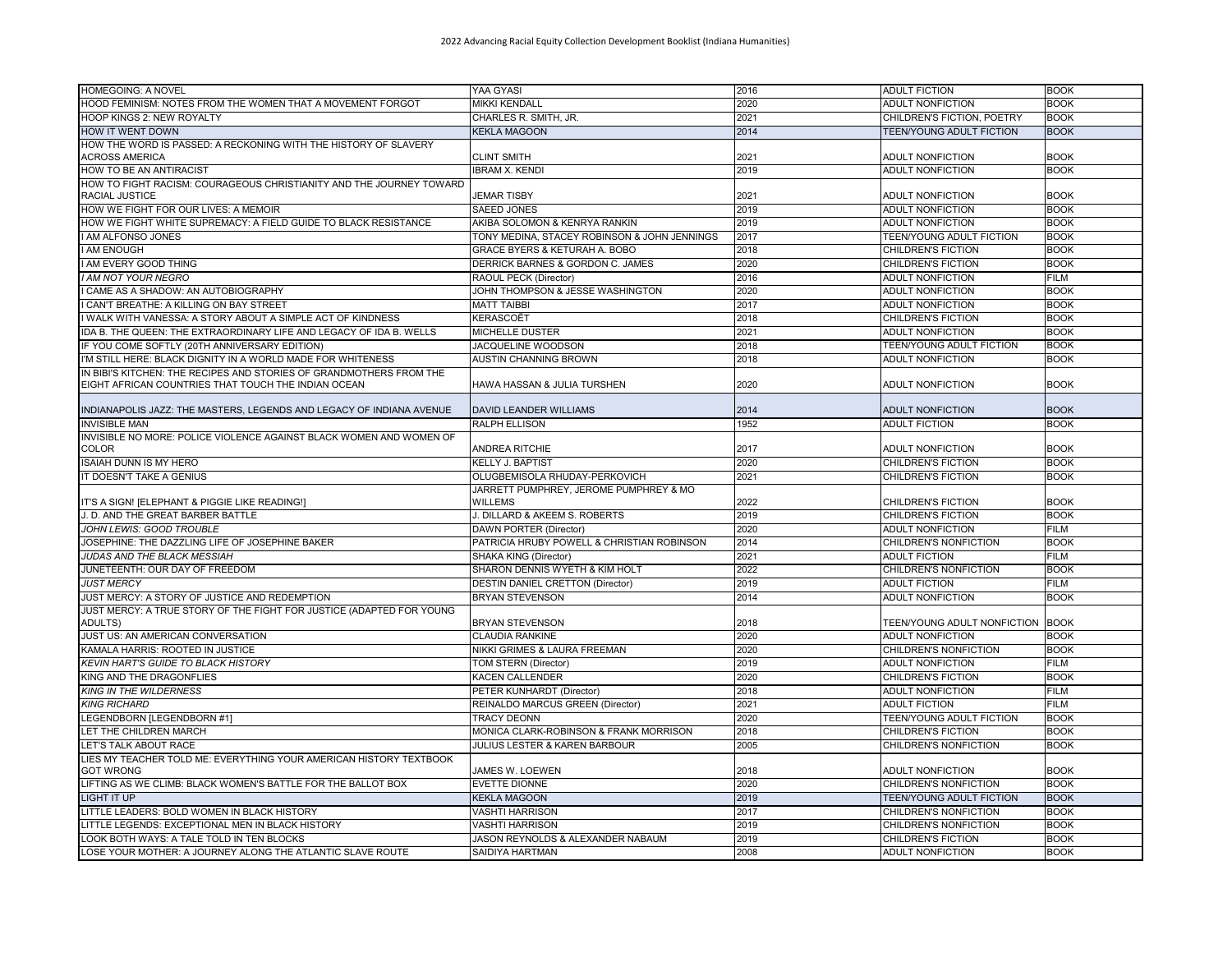| <b>ADULT FICTION</b><br>LOVECRAFT COUNTRY: A NOVEL<br><b>MATT RUFF</b><br>2016<br><b>BOOK</b><br>LOVING VS. VIRGINIA: A DOCUMENTARY NOVEL OF THE LANDMARK CIVIL RIGHTS<br>CASE<br>PATRICIA HRUBY POWELL & SHADRA STRICKLAND<br>2017<br>TEEN/YOUNG ADULT NONFICTION BOOK<br>MADAM C. J. WALKER'S GOSPEL OF GIVING: BLACK WOMEN'S PHILANTHROPY<br>2020<br><b>BOOK</b><br><b>DURING JIM CROW</b><br><b>TYRONE McKINLEY FREEMAN</b><br><b>ADULT NONFICTION</b><br><b>MAE AMONG THE STARS</b><br>RODA AHMED & STASIA BURRINGTON<br>2018<br><b>CHILDREN'S FICTION</b><br><b>BOOK</b><br>MAKING ALL BLACK LIVES MATTER: REIMAGINING FREEDOM IN THE TWENTY-FIRST<br><b>CENTURY</b><br><b>BARBARA RANSBY</b><br>2018<br><b>ADULT NONFICTION</b><br><b>BOOK</b><br>MAKING OUR WAY HOME: THE GREAT MIGRATION AND THE BLACK AMERICAN<br><b>BLAIR IMANI</b><br><b>BOOK</b><br><b>DREAM</b><br>2020<br>CHILDREN'S NONFICTION<br>MARCH FORWARD, GIRL: FROM YOUNG WARRIOR TO LITTLE ROCK NINE<br>MELBA PATTILLO BEALS & FRANK MORRISON<br>2018<br>CHILDREN'S NONFICTION<br><b>BOOK</b><br>MARCH: BOOK ONE<br><b>BOOK</b><br>JOHN LEWIS. ANDREW AYDIN & NATE POWELL<br>2013<br>TEEN/YOUNG ADULT NONFICTION<br><b>BOOK</b><br><b>MARCH: BOOK THREE</b><br>JOHN LEWIS, ANDREW AYDIN & NATE POWELL<br>2016<br>TEEN/YOUNG ADULT NONFICTION<br>MARCH: BOOK TWO<br>JOHN LEWIS, ANDREW AYDIN & NATE POWELL<br>2015<br>TEEN/YOUNG ADULT NONFICTION BOOK<br>EVE L. EWING & CHRISTINE ALMEDA<br>2021<br>CHILDREN'S FICTION<br><b>MAYA AND THE ROBOT</b><br><b>BOOK</b><br>ME AND WHITE SUPREMACY: COMBAT RACISM, CHANGE THE WORLD, AND BECOME<br>A GOOD ANCESTOR<br>2020<br><b>ADULT NONFICTION</b><br><b>BOOK</b><br>LAYLA SAAD<br>MEDIOCRE: THE DANGEROUS LEGACY OF WHITE MALE AMERICA<br><b>IJEOMA OLUO</b><br>2020<br><b>BOOK</b><br><b>ADULT NONFICTION</b><br>2018<br>MEMPHIS, MARTIN, AND THE MOUNTAINTOP: THE SANITATION STRIKE OF 1968<br>ALICE FAYE DUNCAN & R. GREGORY CHRISTIE<br>CHILDREN'S FICTION<br><b>BOOK</b><br>MEN WE REAPED: A MEMOIR<br>JESMYN WARD<br>2013<br><b>ADULT NONFICTION</b><br><b>BOOK</b><br><b>MEOW OR NEVER</b><br><b>JAZZ TAYLOR</b><br>CHILDREN'S FICTION<br><b>BOOK</b><br>2019<br>MORE COURAGEOUS CONVERSATIONS ABOUT RACE<br>2013<br>ADULT NONFICTION<br><b>BOOK</b><br><b>GLENN E. SINGLETON</b><br>MOSES: WHEN HARRIET TUBMAN LED HER PEOPLE TO FREEDOM<br>CAROLE BOSTON WEATHERFORD & KADIR NELSON<br><b>BOOK</b><br>2006<br>CHILDREN'S NONFICTION<br><b>MURDER IN MISSISSIPPI</b><br>ROGER YOUNG (Director)<br>1990<br><b>ADULT FICTION</b><br><b>FILM</b><br>2020<br><b>BOOK</b><br>MY BABY LOVES HALLOWEEN<br>JABARI ASIM & TARA NICOLE WHITAKER<br>CHILDREN'S FICTION, POETRY<br><b>NATIVE SON</b><br>1940<br><b>BOOK</b><br>RICHARD WRIGHT<br><b>ADULT FICTION</b><br><b>NEGROLAND: A MEMOIR</b><br><b>MARGO JEFFERSON</b><br>2015<br><b>BOOK</b><br><b>ADULT NONFICTION</b><br><b>NEW KID</b><br><b>JERRY CRAFT</b><br>2019<br><b>BOOK</b><br><b>CHILDREN'S FICTION</b><br>NIGHT SCHOOL [INDIANAPOLIS DOCUMENTARY]<br><b>ANDREW COHN (Director)</b><br>2016<br><b>ADULT NONFICTION</b><br><b>FILM</b><br>2018<br><b>BOOK</b><br>NO ASHES IN THE FIRE: COMING OF AGE BLACK & FREE IN AMERICA<br>DARNELL L. MOORE<br><b>ADULT NONFICTION</b><br>NOT LIGHT. BUT FIRE: HOW TO LEAD MEANINGFUL RACE CONVERSATIONS IN THE<br><b>CLASSROOM</b><br>2018<br><b>BOOK</b><br>MATTHEW R. KAY<br><b>ADULT NONFICTION</b><br>NOT MY IDEA: A BOOK ABOUT WHITENESS<br>ANASTASIA HIGGINBOTHAM<br>2018<br>CHILDREN'S NONFICTION<br><b>BOOK</b><br><b>NUBIA: REAL ONE</b><br>L. McKINNEY & ROBYN SMITH<br>2021<br><b>TEEN/YOUNG ADULT FICTION</b><br><b>BOOK</b><br>ON ACCOUNT OF RACE: THE SUPREME COURT, WHITE SUPREMACY, AND THE<br>RAVAGING OF AFRICAN AMERICAN VOTING RIGHTS<br><b>BOOK</b><br>LAWRENCE GOLDSTONE<br>2020<br><b>ADULT NONFICTION</b><br>ON HER OWN GROUND: THE LIFE AND TIMES OF MADAM C. J. WALKER<br><b>BOOK</b><br><b>A'LELIA BUNDLES</b><br>2001<br><b>ADULT NONFICTION</b><br>ON JUNETEENTH<br>ANNETTE GORDON-REED<br>2021<br><b>BOOK</b><br><b>ADULT NONFICTION</b><br><b>BOOK</b><br>ON THE COME UP<br>ANGIE THOMAS<br>2019<br><b>TEEN/YOUNG ADULT FICTION</b><br>ON THE OTHER SIDE OF FREEDOM: THE CASE FOR HOPE<br>2018<br><b>BOOK</b><br><b>DeRAY MCKESSON</b><br><b>ADULT NONFICTION</b><br>ON THE PLAYGROUND: OUR FIRST TALK ABOUT PREJUDICE<br>JILLIAN ROBERTS & JANE HEINRICHS<br>2019<br>CHILDREN'S NONFICTION<br><b>BOOK</b><br>2020<br><b>ONE NIGHT IN MIAMI</b><br><b>ADULT FICTION</b><br><b>FILM</b><br>REGINA KING (Director)<br>OPAL LEE AND WHAT IT MEANS TO BE FREE: THE TRUE STORY OF THE<br>2022<br><b>GRANDMOTHER OF JUNETEENTH</b><br>ALICE FAYE DUNCAN & KETURAH A. BOBO<br><b>BOOK</b><br>CHILDREN'S NONFICTION<br>OPEN SEASON: LEGALIZED GENOCIDE OF COLORED PEOPLE<br><b>BEN CRUMP</b><br>2019<br><b>ADULT NONFICTION</b><br><b>BOOK</b><br>OPENING THE ROAD: VICTOR HUGO GREEN AND HIS GREEN BOOK<br>KEILA V. DAWSON & ALLEANNA HARRIS<br><b>BOOK</b><br>2021<br>CHILDREN'S NONFICTION<br><b>OPHIE'S GHOSTS</b><br><b>JUSTINA IRELAND</b><br>2021<br><b>CHILDREN'S FICTION</b><br><b>BOOK</b><br>OUR TIME IS NOW: POWER, PURPOSE AND THE FIGHT FOR A FAIR AMERICA<br>2020<br><b>STACEY ABRAMS</b><br><b>ADULT NONFICTION</b><br><b>BOOK</b><br>OVERGROUND RAILROAD: THE GREEN BOOK AND THE ROOTS OF BLACK TRAVEL IN<br><b>BOOK</b><br><b>AMERICA</b><br>CANDACY TAYLOR<br>2020<br>ADULT NONFICTION<br>OVERGROUND RAILROAD: THE GREEN BOOK AND THE ROOTS OF BLACK TRAVEL IN<br>TEEN/YOUNG ADULT NONFICTION BOOK<br>AMERICA (ADAPTED FOR YOUNG ADULTS)<br>CANDACY TAYLOR<br>2022<br><b>PARTLY CLOUDY</b><br>2021<br><b>CHILDREN'S FICTION</b><br>TANITA S. DAVIS<br><b>BOOK</b><br>TERRY CATASÚS JENNINGS, ROSITA STEVENS-HOLSEY<br>2022<br><b>BOOK</b><br>PAULI MURRAY: THE LIFE OF A PIONEERING FEMINIST AND CIVIL RIGHTS ACTIVIST<br>& ASHANTI FORTSON<br>CHILDREN'S NONFICTION<br>PEDAGOGY OF THE OPPRESSED (50TH ANNIVERSARY EDITION)<br><b>PAULO FREIRE</b><br>2018<br><b>ADULT NONFICTION</b><br><b>BOOK</b><br><b>AKWAEKE EMEZI</b><br>2019<br>TEEN/YOUNG ADULT FICTION<br><b>BOOK</b><br>PET | LOVE IS THE WAY: HOLDING ON TO HOPE IN TROUBLING TIMES | MICHAEL B. CURRY & SARA GRACE | 2020 | <b>ADULT NONFICTION</b> | <b>BOOK</b> |
|---------------------------------------------------------------------------------------------------------------------------------------------------------------------------------------------------------------------------------------------------------------------------------------------------------------------------------------------------------------------------------------------------------------------------------------------------------------------------------------------------------------------------------------------------------------------------------------------------------------------------------------------------------------------------------------------------------------------------------------------------------------------------------------------------------------------------------------------------------------------------------------------------------------------------------------------------------------------------------------------------------------------------------------------------------------------------------------------------------------------------------------------------------------------------------------------------------------------------------------------------------------------------------------------------------------------------------------------------------------------------------------------------------------------------------------------------------------------------------------------------------------------------------------------------------------------------------------------------------------------------------------------------------------------------------------------------------------------------------------------------------------------------------------------------------------------------------------------------------------------------------------------------------------------------------------------------------------------------------------------------------------------------------------------------------------------------------------------------------------------------------------------------------------------------------------------------------------------------------------------------------------------------------------------------------------------------------------------------------------------------------------------------------------------------------------------------------------------------------------------------------------------------------------------------------------------------------------------------------------------------------------------------------------------------------------------------------------------------------------------------------------------------------------------------------------------------------------------------------------------------------------------------------------------------------------------------------------------------------------------------------------------------------------------------------------------------------------------------------------------------------------------------------------------------------------------------------------------------------------------------------------------------------------------------------------------------------------------------------------------------------------------------------------------------------------------------------------------------------------------------------------------------------------------------------------------------------------------------------------------------------------------------------------------------------------------------------------------------------------------------------------------------------------------------------------------------------------------------------------------------------------------------------------------------------------------------------------------------------------------------------------------------------------------------------------------------------------------------------------------------------------------------------------------------------------------------------------------------------------------------------------------------------------------------------------------------------------------------------------------------------------------------------------------------------------------------------------------------------------------------------------------------------------------------------------------------------------------------------------------------------------------------------------------------------------------------------------------------------------------------------------------------------------------------------------------------------------------------------------------------------------------------------------------------------------------------------------------------------------------------------------------------------------------------------------------------------------------------------------------------------------------------------------------------------------------------------------------------------------------------------------------------------------------------------------------------------------------------------------------------------------------------------------------------------------------------------------------------------------------------------------------------------------------------------------------------------------------------------------------------------------------------------------------------------------------------------------------------------------------------------------------------------------------------------------------------------------------------------------------------------------------------------------------------------------------------------------------------------------------------------------------------------------------------------------------------------------------------------------------------------------------------------------|--------------------------------------------------------|-------------------------------|------|-------------------------|-------------|
|                                                                                                                                                                                                                                                                                                                                                                                                                                                                                                                                                                                                                                                                                                                                                                                                                                                                                                                                                                                                                                                                                                                                                                                                                                                                                                                                                                                                                                                                                                                                                                                                                                                                                                                                                                                                                                                                                                                                                                                                                                                                                                                                                                                                                                                                                                                                                                                                                                                                                                                                                                                                                                                                                                                                                                                                                                                                                                                                                                                                                                                                                                                                                                                                                                                                                                                                                                                                                                                                                                                                                                                                                                                                                                                                                                                                                                                                                                                                                                                                                                                                                                                                                                                                                                                                                                                                                                                                                                                                                                                                                                                                                                                                                                                                                                                                                                                                                                                                                                                                                                                                                                                                                                                                                                                                                                                                                                                                                                                                                                                                                                                                                                                                                                                                                                                                                                                                                                                                                                                                                                                                                                                                                               |                                                        |                               |      |                         |             |
|                                                                                                                                                                                                                                                                                                                                                                                                                                                                                                                                                                                                                                                                                                                                                                                                                                                                                                                                                                                                                                                                                                                                                                                                                                                                                                                                                                                                                                                                                                                                                                                                                                                                                                                                                                                                                                                                                                                                                                                                                                                                                                                                                                                                                                                                                                                                                                                                                                                                                                                                                                                                                                                                                                                                                                                                                                                                                                                                                                                                                                                                                                                                                                                                                                                                                                                                                                                                                                                                                                                                                                                                                                                                                                                                                                                                                                                                                                                                                                                                                                                                                                                                                                                                                                                                                                                                                                                                                                                                                                                                                                                                                                                                                                                                                                                                                                                                                                                                                                                                                                                                                                                                                                                                                                                                                                                                                                                                                                                                                                                                                                                                                                                                                                                                                                                                                                                                                                                                                                                                                                                                                                                                                               |                                                        |                               |      |                         |             |
|                                                                                                                                                                                                                                                                                                                                                                                                                                                                                                                                                                                                                                                                                                                                                                                                                                                                                                                                                                                                                                                                                                                                                                                                                                                                                                                                                                                                                                                                                                                                                                                                                                                                                                                                                                                                                                                                                                                                                                                                                                                                                                                                                                                                                                                                                                                                                                                                                                                                                                                                                                                                                                                                                                                                                                                                                                                                                                                                                                                                                                                                                                                                                                                                                                                                                                                                                                                                                                                                                                                                                                                                                                                                                                                                                                                                                                                                                                                                                                                                                                                                                                                                                                                                                                                                                                                                                                                                                                                                                                                                                                                                                                                                                                                                                                                                                                                                                                                                                                                                                                                                                                                                                                                                                                                                                                                                                                                                                                                                                                                                                                                                                                                                                                                                                                                                                                                                                                                                                                                                                                                                                                                                                               |                                                        |                               |      |                         |             |
|                                                                                                                                                                                                                                                                                                                                                                                                                                                                                                                                                                                                                                                                                                                                                                                                                                                                                                                                                                                                                                                                                                                                                                                                                                                                                                                                                                                                                                                                                                                                                                                                                                                                                                                                                                                                                                                                                                                                                                                                                                                                                                                                                                                                                                                                                                                                                                                                                                                                                                                                                                                                                                                                                                                                                                                                                                                                                                                                                                                                                                                                                                                                                                                                                                                                                                                                                                                                                                                                                                                                                                                                                                                                                                                                                                                                                                                                                                                                                                                                                                                                                                                                                                                                                                                                                                                                                                                                                                                                                                                                                                                                                                                                                                                                                                                                                                                                                                                                                                                                                                                                                                                                                                                                                                                                                                                                                                                                                                                                                                                                                                                                                                                                                                                                                                                                                                                                                                                                                                                                                                                                                                                                                               |                                                        |                               |      |                         |             |
|                                                                                                                                                                                                                                                                                                                                                                                                                                                                                                                                                                                                                                                                                                                                                                                                                                                                                                                                                                                                                                                                                                                                                                                                                                                                                                                                                                                                                                                                                                                                                                                                                                                                                                                                                                                                                                                                                                                                                                                                                                                                                                                                                                                                                                                                                                                                                                                                                                                                                                                                                                                                                                                                                                                                                                                                                                                                                                                                                                                                                                                                                                                                                                                                                                                                                                                                                                                                                                                                                                                                                                                                                                                                                                                                                                                                                                                                                                                                                                                                                                                                                                                                                                                                                                                                                                                                                                                                                                                                                                                                                                                                                                                                                                                                                                                                                                                                                                                                                                                                                                                                                                                                                                                                                                                                                                                                                                                                                                                                                                                                                                                                                                                                                                                                                                                                                                                                                                                                                                                                                                                                                                                                                               |                                                        |                               |      |                         |             |
|                                                                                                                                                                                                                                                                                                                                                                                                                                                                                                                                                                                                                                                                                                                                                                                                                                                                                                                                                                                                                                                                                                                                                                                                                                                                                                                                                                                                                                                                                                                                                                                                                                                                                                                                                                                                                                                                                                                                                                                                                                                                                                                                                                                                                                                                                                                                                                                                                                                                                                                                                                                                                                                                                                                                                                                                                                                                                                                                                                                                                                                                                                                                                                                                                                                                                                                                                                                                                                                                                                                                                                                                                                                                                                                                                                                                                                                                                                                                                                                                                                                                                                                                                                                                                                                                                                                                                                                                                                                                                                                                                                                                                                                                                                                                                                                                                                                                                                                                                                                                                                                                                                                                                                                                                                                                                                                                                                                                                                                                                                                                                                                                                                                                                                                                                                                                                                                                                                                                                                                                                                                                                                                                                               |                                                        |                               |      |                         |             |
|                                                                                                                                                                                                                                                                                                                                                                                                                                                                                                                                                                                                                                                                                                                                                                                                                                                                                                                                                                                                                                                                                                                                                                                                                                                                                                                                                                                                                                                                                                                                                                                                                                                                                                                                                                                                                                                                                                                                                                                                                                                                                                                                                                                                                                                                                                                                                                                                                                                                                                                                                                                                                                                                                                                                                                                                                                                                                                                                                                                                                                                                                                                                                                                                                                                                                                                                                                                                                                                                                                                                                                                                                                                                                                                                                                                                                                                                                                                                                                                                                                                                                                                                                                                                                                                                                                                                                                                                                                                                                                                                                                                                                                                                                                                                                                                                                                                                                                                                                                                                                                                                                                                                                                                                                                                                                                                                                                                                                                                                                                                                                                                                                                                                                                                                                                                                                                                                                                                                                                                                                                                                                                                                                               |                                                        |                               |      |                         |             |
|                                                                                                                                                                                                                                                                                                                                                                                                                                                                                                                                                                                                                                                                                                                                                                                                                                                                                                                                                                                                                                                                                                                                                                                                                                                                                                                                                                                                                                                                                                                                                                                                                                                                                                                                                                                                                                                                                                                                                                                                                                                                                                                                                                                                                                                                                                                                                                                                                                                                                                                                                                                                                                                                                                                                                                                                                                                                                                                                                                                                                                                                                                                                                                                                                                                                                                                                                                                                                                                                                                                                                                                                                                                                                                                                                                                                                                                                                                                                                                                                                                                                                                                                                                                                                                                                                                                                                                                                                                                                                                                                                                                                                                                                                                                                                                                                                                                                                                                                                                                                                                                                                                                                                                                                                                                                                                                                                                                                                                                                                                                                                                                                                                                                                                                                                                                                                                                                                                                                                                                                                                                                                                                                                               |                                                        |                               |      |                         |             |
|                                                                                                                                                                                                                                                                                                                                                                                                                                                                                                                                                                                                                                                                                                                                                                                                                                                                                                                                                                                                                                                                                                                                                                                                                                                                                                                                                                                                                                                                                                                                                                                                                                                                                                                                                                                                                                                                                                                                                                                                                                                                                                                                                                                                                                                                                                                                                                                                                                                                                                                                                                                                                                                                                                                                                                                                                                                                                                                                                                                                                                                                                                                                                                                                                                                                                                                                                                                                                                                                                                                                                                                                                                                                                                                                                                                                                                                                                                                                                                                                                                                                                                                                                                                                                                                                                                                                                                                                                                                                                                                                                                                                                                                                                                                                                                                                                                                                                                                                                                                                                                                                                                                                                                                                                                                                                                                                                                                                                                                                                                                                                                                                                                                                                                                                                                                                                                                                                                                                                                                                                                                                                                                                                               |                                                        |                               |      |                         |             |
|                                                                                                                                                                                                                                                                                                                                                                                                                                                                                                                                                                                                                                                                                                                                                                                                                                                                                                                                                                                                                                                                                                                                                                                                                                                                                                                                                                                                                                                                                                                                                                                                                                                                                                                                                                                                                                                                                                                                                                                                                                                                                                                                                                                                                                                                                                                                                                                                                                                                                                                                                                                                                                                                                                                                                                                                                                                                                                                                                                                                                                                                                                                                                                                                                                                                                                                                                                                                                                                                                                                                                                                                                                                                                                                                                                                                                                                                                                                                                                                                                                                                                                                                                                                                                                                                                                                                                                                                                                                                                                                                                                                                                                                                                                                                                                                                                                                                                                                                                                                                                                                                                                                                                                                                                                                                                                                                                                                                                                                                                                                                                                                                                                                                                                                                                                                                                                                                                                                                                                                                                                                                                                                                                               |                                                        |                               |      |                         |             |
|                                                                                                                                                                                                                                                                                                                                                                                                                                                                                                                                                                                                                                                                                                                                                                                                                                                                                                                                                                                                                                                                                                                                                                                                                                                                                                                                                                                                                                                                                                                                                                                                                                                                                                                                                                                                                                                                                                                                                                                                                                                                                                                                                                                                                                                                                                                                                                                                                                                                                                                                                                                                                                                                                                                                                                                                                                                                                                                                                                                                                                                                                                                                                                                                                                                                                                                                                                                                                                                                                                                                                                                                                                                                                                                                                                                                                                                                                                                                                                                                                                                                                                                                                                                                                                                                                                                                                                                                                                                                                                                                                                                                                                                                                                                                                                                                                                                                                                                                                                                                                                                                                                                                                                                                                                                                                                                                                                                                                                                                                                                                                                                                                                                                                                                                                                                                                                                                                                                                                                                                                                                                                                                                                               |                                                        |                               |      |                         |             |
|                                                                                                                                                                                                                                                                                                                                                                                                                                                                                                                                                                                                                                                                                                                                                                                                                                                                                                                                                                                                                                                                                                                                                                                                                                                                                                                                                                                                                                                                                                                                                                                                                                                                                                                                                                                                                                                                                                                                                                                                                                                                                                                                                                                                                                                                                                                                                                                                                                                                                                                                                                                                                                                                                                                                                                                                                                                                                                                                                                                                                                                                                                                                                                                                                                                                                                                                                                                                                                                                                                                                                                                                                                                                                                                                                                                                                                                                                                                                                                                                                                                                                                                                                                                                                                                                                                                                                                                                                                                                                                                                                                                                                                                                                                                                                                                                                                                                                                                                                                                                                                                                                                                                                                                                                                                                                                                                                                                                                                                                                                                                                                                                                                                                                                                                                                                                                                                                                                                                                                                                                                                                                                                                                               |                                                        |                               |      |                         |             |
|                                                                                                                                                                                                                                                                                                                                                                                                                                                                                                                                                                                                                                                                                                                                                                                                                                                                                                                                                                                                                                                                                                                                                                                                                                                                                                                                                                                                                                                                                                                                                                                                                                                                                                                                                                                                                                                                                                                                                                                                                                                                                                                                                                                                                                                                                                                                                                                                                                                                                                                                                                                                                                                                                                                                                                                                                                                                                                                                                                                                                                                                                                                                                                                                                                                                                                                                                                                                                                                                                                                                                                                                                                                                                                                                                                                                                                                                                                                                                                                                                                                                                                                                                                                                                                                                                                                                                                                                                                                                                                                                                                                                                                                                                                                                                                                                                                                                                                                                                                                                                                                                                                                                                                                                                                                                                                                                                                                                                                                                                                                                                                                                                                                                                                                                                                                                                                                                                                                                                                                                                                                                                                                                                               |                                                        |                               |      |                         |             |
|                                                                                                                                                                                                                                                                                                                                                                                                                                                                                                                                                                                                                                                                                                                                                                                                                                                                                                                                                                                                                                                                                                                                                                                                                                                                                                                                                                                                                                                                                                                                                                                                                                                                                                                                                                                                                                                                                                                                                                                                                                                                                                                                                                                                                                                                                                                                                                                                                                                                                                                                                                                                                                                                                                                                                                                                                                                                                                                                                                                                                                                                                                                                                                                                                                                                                                                                                                                                                                                                                                                                                                                                                                                                                                                                                                                                                                                                                                                                                                                                                                                                                                                                                                                                                                                                                                                                                                                                                                                                                                                                                                                                                                                                                                                                                                                                                                                                                                                                                                                                                                                                                                                                                                                                                                                                                                                                                                                                                                                                                                                                                                                                                                                                                                                                                                                                                                                                                                                                                                                                                                                                                                                                                               |                                                        |                               |      |                         |             |
|                                                                                                                                                                                                                                                                                                                                                                                                                                                                                                                                                                                                                                                                                                                                                                                                                                                                                                                                                                                                                                                                                                                                                                                                                                                                                                                                                                                                                                                                                                                                                                                                                                                                                                                                                                                                                                                                                                                                                                                                                                                                                                                                                                                                                                                                                                                                                                                                                                                                                                                                                                                                                                                                                                                                                                                                                                                                                                                                                                                                                                                                                                                                                                                                                                                                                                                                                                                                                                                                                                                                                                                                                                                                                                                                                                                                                                                                                                                                                                                                                                                                                                                                                                                                                                                                                                                                                                                                                                                                                                                                                                                                                                                                                                                                                                                                                                                                                                                                                                                                                                                                                                                                                                                                                                                                                                                                                                                                                                                                                                                                                                                                                                                                                                                                                                                                                                                                                                                                                                                                                                                                                                                                                               |                                                        |                               |      |                         |             |
|                                                                                                                                                                                                                                                                                                                                                                                                                                                                                                                                                                                                                                                                                                                                                                                                                                                                                                                                                                                                                                                                                                                                                                                                                                                                                                                                                                                                                                                                                                                                                                                                                                                                                                                                                                                                                                                                                                                                                                                                                                                                                                                                                                                                                                                                                                                                                                                                                                                                                                                                                                                                                                                                                                                                                                                                                                                                                                                                                                                                                                                                                                                                                                                                                                                                                                                                                                                                                                                                                                                                                                                                                                                                                                                                                                                                                                                                                                                                                                                                                                                                                                                                                                                                                                                                                                                                                                                                                                                                                                                                                                                                                                                                                                                                                                                                                                                                                                                                                                                                                                                                                                                                                                                                                                                                                                                                                                                                                                                                                                                                                                                                                                                                                                                                                                                                                                                                                                                                                                                                                                                                                                                                                               |                                                        |                               |      |                         |             |
|                                                                                                                                                                                                                                                                                                                                                                                                                                                                                                                                                                                                                                                                                                                                                                                                                                                                                                                                                                                                                                                                                                                                                                                                                                                                                                                                                                                                                                                                                                                                                                                                                                                                                                                                                                                                                                                                                                                                                                                                                                                                                                                                                                                                                                                                                                                                                                                                                                                                                                                                                                                                                                                                                                                                                                                                                                                                                                                                                                                                                                                                                                                                                                                                                                                                                                                                                                                                                                                                                                                                                                                                                                                                                                                                                                                                                                                                                                                                                                                                                                                                                                                                                                                                                                                                                                                                                                                                                                                                                                                                                                                                                                                                                                                                                                                                                                                                                                                                                                                                                                                                                                                                                                                                                                                                                                                                                                                                                                                                                                                                                                                                                                                                                                                                                                                                                                                                                                                                                                                                                                                                                                                                                               |                                                        |                               |      |                         |             |
|                                                                                                                                                                                                                                                                                                                                                                                                                                                                                                                                                                                                                                                                                                                                                                                                                                                                                                                                                                                                                                                                                                                                                                                                                                                                                                                                                                                                                                                                                                                                                                                                                                                                                                                                                                                                                                                                                                                                                                                                                                                                                                                                                                                                                                                                                                                                                                                                                                                                                                                                                                                                                                                                                                                                                                                                                                                                                                                                                                                                                                                                                                                                                                                                                                                                                                                                                                                                                                                                                                                                                                                                                                                                                                                                                                                                                                                                                                                                                                                                                                                                                                                                                                                                                                                                                                                                                                                                                                                                                                                                                                                                                                                                                                                                                                                                                                                                                                                                                                                                                                                                                                                                                                                                                                                                                                                                                                                                                                                                                                                                                                                                                                                                                                                                                                                                                                                                                                                                                                                                                                                                                                                                                               |                                                        |                               |      |                         |             |
|                                                                                                                                                                                                                                                                                                                                                                                                                                                                                                                                                                                                                                                                                                                                                                                                                                                                                                                                                                                                                                                                                                                                                                                                                                                                                                                                                                                                                                                                                                                                                                                                                                                                                                                                                                                                                                                                                                                                                                                                                                                                                                                                                                                                                                                                                                                                                                                                                                                                                                                                                                                                                                                                                                                                                                                                                                                                                                                                                                                                                                                                                                                                                                                                                                                                                                                                                                                                                                                                                                                                                                                                                                                                                                                                                                                                                                                                                                                                                                                                                                                                                                                                                                                                                                                                                                                                                                                                                                                                                                                                                                                                                                                                                                                                                                                                                                                                                                                                                                                                                                                                                                                                                                                                                                                                                                                                                                                                                                                                                                                                                                                                                                                                                                                                                                                                                                                                                                                                                                                                                                                                                                                                                               |                                                        |                               |      |                         |             |
|                                                                                                                                                                                                                                                                                                                                                                                                                                                                                                                                                                                                                                                                                                                                                                                                                                                                                                                                                                                                                                                                                                                                                                                                                                                                                                                                                                                                                                                                                                                                                                                                                                                                                                                                                                                                                                                                                                                                                                                                                                                                                                                                                                                                                                                                                                                                                                                                                                                                                                                                                                                                                                                                                                                                                                                                                                                                                                                                                                                                                                                                                                                                                                                                                                                                                                                                                                                                                                                                                                                                                                                                                                                                                                                                                                                                                                                                                                                                                                                                                                                                                                                                                                                                                                                                                                                                                                                                                                                                                                                                                                                                                                                                                                                                                                                                                                                                                                                                                                                                                                                                                                                                                                                                                                                                                                                                                                                                                                                                                                                                                                                                                                                                                                                                                                                                                                                                                                                                                                                                                                                                                                                                                               |                                                        |                               |      |                         |             |
|                                                                                                                                                                                                                                                                                                                                                                                                                                                                                                                                                                                                                                                                                                                                                                                                                                                                                                                                                                                                                                                                                                                                                                                                                                                                                                                                                                                                                                                                                                                                                                                                                                                                                                                                                                                                                                                                                                                                                                                                                                                                                                                                                                                                                                                                                                                                                                                                                                                                                                                                                                                                                                                                                                                                                                                                                                                                                                                                                                                                                                                                                                                                                                                                                                                                                                                                                                                                                                                                                                                                                                                                                                                                                                                                                                                                                                                                                                                                                                                                                                                                                                                                                                                                                                                                                                                                                                                                                                                                                                                                                                                                                                                                                                                                                                                                                                                                                                                                                                                                                                                                                                                                                                                                                                                                                                                                                                                                                                                                                                                                                                                                                                                                                                                                                                                                                                                                                                                                                                                                                                                                                                                                                               |                                                        |                               |      |                         |             |
|                                                                                                                                                                                                                                                                                                                                                                                                                                                                                                                                                                                                                                                                                                                                                                                                                                                                                                                                                                                                                                                                                                                                                                                                                                                                                                                                                                                                                                                                                                                                                                                                                                                                                                                                                                                                                                                                                                                                                                                                                                                                                                                                                                                                                                                                                                                                                                                                                                                                                                                                                                                                                                                                                                                                                                                                                                                                                                                                                                                                                                                                                                                                                                                                                                                                                                                                                                                                                                                                                                                                                                                                                                                                                                                                                                                                                                                                                                                                                                                                                                                                                                                                                                                                                                                                                                                                                                                                                                                                                                                                                                                                                                                                                                                                                                                                                                                                                                                                                                                                                                                                                                                                                                                                                                                                                                                                                                                                                                                                                                                                                                                                                                                                                                                                                                                                                                                                                                                                                                                                                                                                                                                                                               |                                                        |                               |      |                         |             |
|                                                                                                                                                                                                                                                                                                                                                                                                                                                                                                                                                                                                                                                                                                                                                                                                                                                                                                                                                                                                                                                                                                                                                                                                                                                                                                                                                                                                                                                                                                                                                                                                                                                                                                                                                                                                                                                                                                                                                                                                                                                                                                                                                                                                                                                                                                                                                                                                                                                                                                                                                                                                                                                                                                                                                                                                                                                                                                                                                                                                                                                                                                                                                                                                                                                                                                                                                                                                                                                                                                                                                                                                                                                                                                                                                                                                                                                                                                                                                                                                                                                                                                                                                                                                                                                                                                                                                                                                                                                                                                                                                                                                                                                                                                                                                                                                                                                                                                                                                                                                                                                                                                                                                                                                                                                                                                                                                                                                                                                                                                                                                                                                                                                                                                                                                                                                                                                                                                                                                                                                                                                                                                                                                               |                                                        |                               |      |                         |             |
|                                                                                                                                                                                                                                                                                                                                                                                                                                                                                                                                                                                                                                                                                                                                                                                                                                                                                                                                                                                                                                                                                                                                                                                                                                                                                                                                                                                                                                                                                                                                                                                                                                                                                                                                                                                                                                                                                                                                                                                                                                                                                                                                                                                                                                                                                                                                                                                                                                                                                                                                                                                                                                                                                                                                                                                                                                                                                                                                                                                                                                                                                                                                                                                                                                                                                                                                                                                                                                                                                                                                                                                                                                                                                                                                                                                                                                                                                                                                                                                                                                                                                                                                                                                                                                                                                                                                                                                                                                                                                                                                                                                                                                                                                                                                                                                                                                                                                                                                                                                                                                                                                                                                                                                                                                                                                                                                                                                                                                                                                                                                                                                                                                                                                                                                                                                                                                                                                                                                                                                                                                                                                                                                                               |                                                        |                               |      |                         |             |
|                                                                                                                                                                                                                                                                                                                                                                                                                                                                                                                                                                                                                                                                                                                                                                                                                                                                                                                                                                                                                                                                                                                                                                                                                                                                                                                                                                                                                                                                                                                                                                                                                                                                                                                                                                                                                                                                                                                                                                                                                                                                                                                                                                                                                                                                                                                                                                                                                                                                                                                                                                                                                                                                                                                                                                                                                                                                                                                                                                                                                                                                                                                                                                                                                                                                                                                                                                                                                                                                                                                                                                                                                                                                                                                                                                                                                                                                                                                                                                                                                                                                                                                                                                                                                                                                                                                                                                                                                                                                                                                                                                                                                                                                                                                                                                                                                                                                                                                                                                                                                                                                                                                                                                                                                                                                                                                                                                                                                                                                                                                                                                                                                                                                                                                                                                                                                                                                                                                                                                                                                                                                                                                                                               |                                                        |                               |      |                         |             |
|                                                                                                                                                                                                                                                                                                                                                                                                                                                                                                                                                                                                                                                                                                                                                                                                                                                                                                                                                                                                                                                                                                                                                                                                                                                                                                                                                                                                                                                                                                                                                                                                                                                                                                                                                                                                                                                                                                                                                                                                                                                                                                                                                                                                                                                                                                                                                                                                                                                                                                                                                                                                                                                                                                                                                                                                                                                                                                                                                                                                                                                                                                                                                                                                                                                                                                                                                                                                                                                                                                                                                                                                                                                                                                                                                                                                                                                                                                                                                                                                                                                                                                                                                                                                                                                                                                                                                                                                                                                                                                                                                                                                                                                                                                                                                                                                                                                                                                                                                                                                                                                                                                                                                                                                                                                                                                                                                                                                                                                                                                                                                                                                                                                                                                                                                                                                                                                                                                                                                                                                                                                                                                                                                               |                                                        |                               |      |                         |             |
|                                                                                                                                                                                                                                                                                                                                                                                                                                                                                                                                                                                                                                                                                                                                                                                                                                                                                                                                                                                                                                                                                                                                                                                                                                                                                                                                                                                                                                                                                                                                                                                                                                                                                                                                                                                                                                                                                                                                                                                                                                                                                                                                                                                                                                                                                                                                                                                                                                                                                                                                                                                                                                                                                                                                                                                                                                                                                                                                                                                                                                                                                                                                                                                                                                                                                                                                                                                                                                                                                                                                                                                                                                                                                                                                                                                                                                                                                                                                                                                                                                                                                                                                                                                                                                                                                                                                                                                                                                                                                                                                                                                                                                                                                                                                                                                                                                                                                                                                                                                                                                                                                                                                                                                                                                                                                                                                                                                                                                                                                                                                                                                                                                                                                                                                                                                                                                                                                                                                                                                                                                                                                                                                                               |                                                        |                               |      |                         |             |
|                                                                                                                                                                                                                                                                                                                                                                                                                                                                                                                                                                                                                                                                                                                                                                                                                                                                                                                                                                                                                                                                                                                                                                                                                                                                                                                                                                                                                                                                                                                                                                                                                                                                                                                                                                                                                                                                                                                                                                                                                                                                                                                                                                                                                                                                                                                                                                                                                                                                                                                                                                                                                                                                                                                                                                                                                                                                                                                                                                                                                                                                                                                                                                                                                                                                                                                                                                                                                                                                                                                                                                                                                                                                                                                                                                                                                                                                                                                                                                                                                                                                                                                                                                                                                                                                                                                                                                                                                                                                                                                                                                                                                                                                                                                                                                                                                                                                                                                                                                                                                                                                                                                                                                                                                                                                                                                                                                                                                                                                                                                                                                                                                                                                                                                                                                                                                                                                                                                                                                                                                                                                                                                                                               |                                                        |                               |      |                         |             |
|                                                                                                                                                                                                                                                                                                                                                                                                                                                                                                                                                                                                                                                                                                                                                                                                                                                                                                                                                                                                                                                                                                                                                                                                                                                                                                                                                                                                                                                                                                                                                                                                                                                                                                                                                                                                                                                                                                                                                                                                                                                                                                                                                                                                                                                                                                                                                                                                                                                                                                                                                                                                                                                                                                                                                                                                                                                                                                                                                                                                                                                                                                                                                                                                                                                                                                                                                                                                                                                                                                                                                                                                                                                                                                                                                                                                                                                                                                                                                                                                                                                                                                                                                                                                                                                                                                                                                                                                                                                                                                                                                                                                                                                                                                                                                                                                                                                                                                                                                                                                                                                                                                                                                                                                                                                                                                                                                                                                                                                                                                                                                                                                                                                                                                                                                                                                                                                                                                                                                                                                                                                                                                                                                               |                                                        |                               |      |                         |             |
|                                                                                                                                                                                                                                                                                                                                                                                                                                                                                                                                                                                                                                                                                                                                                                                                                                                                                                                                                                                                                                                                                                                                                                                                                                                                                                                                                                                                                                                                                                                                                                                                                                                                                                                                                                                                                                                                                                                                                                                                                                                                                                                                                                                                                                                                                                                                                                                                                                                                                                                                                                                                                                                                                                                                                                                                                                                                                                                                                                                                                                                                                                                                                                                                                                                                                                                                                                                                                                                                                                                                                                                                                                                                                                                                                                                                                                                                                                                                                                                                                                                                                                                                                                                                                                                                                                                                                                                                                                                                                                                                                                                                                                                                                                                                                                                                                                                                                                                                                                                                                                                                                                                                                                                                                                                                                                                                                                                                                                                                                                                                                                                                                                                                                                                                                                                                                                                                                                                                                                                                                                                                                                                                                               |                                                        |                               |      |                         |             |
|                                                                                                                                                                                                                                                                                                                                                                                                                                                                                                                                                                                                                                                                                                                                                                                                                                                                                                                                                                                                                                                                                                                                                                                                                                                                                                                                                                                                                                                                                                                                                                                                                                                                                                                                                                                                                                                                                                                                                                                                                                                                                                                                                                                                                                                                                                                                                                                                                                                                                                                                                                                                                                                                                                                                                                                                                                                                                                                                                                                                                                                                                                                                                                                                                                                                                                                                                                                                                                                                                                                                                                                                                                                                                                                                                                                                                                                                                                                                                                                                                                                                                                                                                                                                                                                                                                                                                                                                                                                                                                                                                                                                                                                                                                                                                                                                                                                                                                                                                                                                                                                                                                                                                                                                                                                                                                                                                                                                                                                                                                                                                                                                                                                                                                                                                                                                                                                                                                                                                                                                                                                                                                                                                               |                                                        |                               |      |                         |             |
|                                                                                                                                                                                                                                                                                                                                                                                                                                                                                                                                                                                                                                                                                                                                                                                                                                                                                                                                                                                                                                                                                                                                                                                                                                                                                                                                                                                                                                                                                                                                                                                                                                                                                                                                                                                                                                                                                                                                                                                                                                                                                                                                                                                                                                                                                                                                                                                                                                                                                                                                                                                                                                                                                                                                                                                                                                                                                                                                                                                                                                                                                                                                                                                                                                                                                                                                                                                                                                                                                                                                                                                                                                                                                                                                                                                                                                                                                                                                                                                                                                                                                                                                                                                                                                                                                                                                                                                                                                                                                                                                                                                                                                                                                                                                                                                                                                                                                                                                                                                                                                                                                                                                                                                                                                                                                                                                                                                                                                                                                                                                                                                                                                                                                                                                                                                                                                                                                                                                                                                                                                                                                                                                                               |                                                        |                               |      |                         |             |
|                                                                                                                                                                                                                                                                                                                                                                                                                                                                                                                                                                                                                                                                                                                                                                                                                                                                                                                                                                                                                                                                                                                                                                                                                                                                                                                                                                                                                                                                                                                                                                                                                                                                                                                                                                                                                                                                                                                                                                                                                                                                                                                                                                                                                                                                                                                                                                                                                                                                                                                                                                                                                                                                                                                                                                                                                                                                                                                                                                                                                                                                                                                                                                                                                                                                                                                                                                                                                                                                                                                                                                                                                                                                                                                                                                                                                                                                                                                                                                                                                                                                                                                                                                                                                                                                                                                                                                                                                                                                                                                                                                                                                                                                                                                                                                                                                                                                                                                                                                                                                                                                                                                                                                                                                                                                                                                                                                                                                                                                                                                                                                                                                                                                                                                                                                                                                                                                                                                                                                                                                                                                                                                                                               |                                                        |                               |      |                         |             |
|                                                                                                                                                                                                                                                                                                                                                                                                                                                                                                                                                                                                                                                                                                                                                                                                                                                                                                                                                                                                                                                                                                                                                                                                                                                                                                                                                                                                                                                                                                                                                                                                                                                                                                                                                                                                                                                                                                                                                                                                                                                                                                                                                                                                                                                                                                                                                                                                                                                                                                                                                                                                                                                                                                                                                                                                                                                                                                                                                                                                                                                                                                                                                                                                                                                                                                                                                                                                                                                                                                                                                                                                                                                                                                                                                                                                                                                                                                                                                                                                                                                                                                                                                                                                                                                                                                                                                                                                                                                                                                                                                                                                                                                                                                                                                                                                                                                                                                                                                                                                                                                                                                                                                                                                                                                                                                                                                                                                                                                                                                                                                                                                                                                                                                                                                                                                                                                                                                                                                                                                                                                                                                                                                               |                                                        |                               |      |                         |             |
|                                                                                                                                                                                                                                                                                                                                                                                                                                                                                                                                                                                                                                                                                                                                                                                                                                                                                                                                                                                                                                                                                                                                                                                                                                                                                                                                                                                                                                                                                                                                                                                                                                                                                                                                                                                                                                                                                                                                                                                                                                                                                                                                                                                                                                                                                                                                                                                                                                                                                                                                                                                                                                                                                                                                                                                                                                                                                                                                                                                                                                                                                                                                                                                                                                                                                                                                                                                                                                                                                                                                                                                                                                                                                                                                                                                                                                                                                                                                                                                                                                                                                                                                                                                                                                                                                                                                                                                                                                                                                                                                                                                                                                                                                                                                                                                                                                                                                                                                                                                                                                                                                                                                                                                                                                                                                                                                                                                                                                                                                                                                                                                                                                                                                                                                                                                                                                                                                                                                                                                                                                                                                                                                                               |                                                        |                               |      |                         |             |
|                                                                                                                                                                                                                                                                                                                                                                                                                                                                                                                                                                                                                                                                                                                                                                                                                                                                                                                                                                                                                                                                                                                                                                                                                                                                                                                                                                                                                                                                                                                                                                                                                                                                                                                                                                                                                                                                                                                                                                                                                                                                                                                                                                                                                                                                                                                                                                                                                                                                                                                                                                                                                                                                                                                                                                                                                                                                                                                                                                                                                                                                                                                                                                                                                                                                                                                                                                                                                                                                                                                                                                                                                                                                                                                                                                                                                                                                                                                                                                                                                                                                                                                                                                                                                                                                                                                                                                                                                                                                                                                                                                                                                                                                                                                                                                                                                                                                                                                                                                                                                                                                                                                                                                                                                                                                                                                                                                                                                                                                                                                                                                                                                                                                                                                                                                                                                                                                                                                                                                                                                                                                                                                                                               |                                                        |                               |      |                         |             |
|                                                                                                                                                                                                                                                                                                                                                                                                                                                                                                                                                                                                                                                                                                                                                                                                                                                                                                                                                                                                                                                                                                                                                                                                                                                                                                                                                                                                                                                                                                                                                                                                                                                                                                                                                                                                                                                                                                                                                                                                                                                                                                                                                                                                                                                                                                                                                                                                                                                                                                                                                                                                                                                                                                                                                                                                                                                                                                                                                                                                                                                                                                                                                                                                                                                                                                                                                                                                                                                                                                                                                                                                                                                                                                                                                                                                                                                                                                                                                                                                                                                                                                                                                                                                                                                                                                                                                                                                                                                                                                                                                                                                                                                                                                                                                                                                                                                                                                                                                                                                                                                                                                                                                                                                                                                                                                                                                                                                                                                                                                                                                                                                                                                                                                                                                                                                                                                                                                                                                                                                                                                                                                                                                               |                                                        |                               |      |                         |             |
|                                                                                                                                                                                                                                                                                                                                                                                                                                                                                                                                                                                                                                                                                                                                                                                                                                                                                                                                                                                                                                                                                                                                                                                                                                                                                                                                                                                                                                                                                                                                                                                                                                                                                                                                                                                                                                                                                                                                                                                                                                                                                                                                                                                                                                                                                                                                                                                                                                                                                                                                                                                                                                                                                                                                                                                                                                                                                                                                                                                                                                                                                                                                                                                                                                                                                                                                                                                                                                                                                                                                                                                                                                                                                                                                                                                                                                                                                                                                                                                                                                                                                                                                                                                                                                                                                                                                                                                                                                                                                                                                                                                                                                                                                                                                                                                                                                                                                                                                                                                                                                                                                                                                                                                                                                                                                                                                                                                                                                                                                                                                                                                                                                                                                                                                                                                                                                                                                                                                                                                                                                                                                                                                                               |                                                        |                               |      |                         |             |
|                                                                                                                                                                                                                                                                                                                                                                                                                                                                                                                                                                                                                                                                                                                                                                                                                                                                                                                                                                                                                                                                                                                                                                                                                                                                                                                                                                                                                                                                                                                                                                                                                                                                                                                                                                                                                                                                                                                                                                                                                                                                                                                                                                                                                                                                                                                                                                                                                                                                                                                                                                                                                                                                                                                                                                                                                                                                                                                                                                                                                                                                                                                                                                                                                                                                                                                                                                                                                                                                                                                                                                                                                                                                                                                                                                                                                                                                                                                                                                                                                                                                                                                                                                                                                                                                                                                                                                                                                                                                                                                                                                                                                                                                                                                                                                                                                                                                                                                                                                                                                                                                                                                                                                                                                                                                                                                                                                                                                                                                                                                                                                                                                                                                                                                                                                                                                                                                                                                                                                                                                                                                                                                                                               |                                                        |                               |      |                         |             |
|                                                                                                                                                                                                                                                                                                                                                                                                                                                                                                                                                                                                                                                                                                                                                                                                                                                                                                                                                                                                                                                                                                                                                                                                                                                                                                                                                                                                                                                                                                                                                                                                                                                                                                                                                                                                                                                                                                                                                                                                                                                                                                                                                                                                                                                                                                                                                                                                                                                                                                                                                                                                                                                                                                                                                                                                                                                                                                                                                                                                                                                                                                                                                                                                                                                                                                                                                                                                                                                                                                                                                                                                                                                                                                                                                                                                                                                                                                                                                                                                                                                                                                                                                                                                                                                                                                                                                                                                                                                                                                                                                                                                                                                                                                                                                                                                                                                                                                                                                                                                                                                                                                                                                                                                                                                                                                                                                                                                                                                                                                                                                                                                                                                                                                                                                                                                                                                                                                                                                                                                                                                                                                                                                               |                                                        |                               |      |                         |             |
|                                                                                                                                                                                                                                                                                                                                                                                                                                                                                                                                                                                                                                                                                                                                                                                                                                                                                                                                                                                                                                                                                                                                                                                                                                                                                                                                                                                                                                                                                                                                                                                                                                                                                                                                                                                                                                                                                                                                                                                                                                                                                                                                                                                                                                                                                                                                                                                                                                                                                                                                                                                                                                                                                                                                                                                                                                                                                                                                                                                                                                                                                                                                                                                                                                                                                                                                                                                                                                                                                                                                                                                                                                                                                                                                                                                                                                                                                                                                                                                                                                                                                                                                                                                                                                                                                                                                                                                                                                                                                                                                                                                                                                                                                                                                                                                                                                                                                                                                                                                                                                                                                                                                                                                                                                                                                                                                                                                                                                                                                                                                                                                                                                                                                                                                                                                                                                                                                                                                                                                                                                                                                                                                                               |                                                        |                               |      |                         |             |
|                                                                                                                                                                                                                                                                                                                                                                                                                                                                                                                                                                                                                                                                                                                                                                                                                                                                                                                                                                                                                                                                                                                                                                                                                                                                                                                                                                                                                                                                                                                                                                                                                                                                                                                                                                                                                                                                                                                                                                                                                                                                                                                                                                                                                                                                                                                                                                                                                                                                                                                                                                                                                                                                                                                                                                                                                                                                                                                                                                                                                                                                                                                                                                                                                                                                                                                                                                                                                                                                                                                                                                                                                                                                                                                                                                                                                                                                                                                                                                                                                                                                                                                                                                                                                                                                                                                                                                                                                                                                                                                                                                                                                                                                                                                                                                                                                                                                                                                                                                                                                                                                                                                                                                                                                                                                                                                                                                                                                                                                                                                                                                                                                                                                                                                                                                                                                                                                                                                                                                                                                                                                                                                                                               |                                                        |                               |      |                         |             |
|                                                                                                                                                                                                                                                                                                                                                                                                                                                                                                                                                                                                                                                                                                                                                                                                                                                                                                                                                                                                                                                                                                                                                                                                                                                                                                                                                                                                                                                                                                                                                                                                                                                                                                                                                                                                                                                                                                                                                                                                                                                                                                                                                                                                                                                                                                                                                                                                                                                                                                                                                                                                                                                                                                                                                                                                                                                                                                                                                                                                                                                                                                                                                                                                                                                                                                                                                                                                                                                                                                                                                                                                                                                                                                                                                                                                                                                                                                                                                                                                                                                                                                                                                                                                                                                                                                                                                                                                                                                                                                                                                                                                                                                                                                                                                                                                                                                                                                                                                                                                                                                                                                                                                                                                                                                                                                                                                                                                                                                                                                                                                                                                                                                                                                                                                                                                                                                                                                                                                                                                                                                                                                                                                               |                                                        |                               |      |                         |             |
|                                                                                                                                                                                                                                                                                                                                                                                                                                                                                                                                                                                                                                                                                                                                                                                                                                                                                                                                                                                                                                                                                                                                                                                                                                                                                                                                                                                                                                                                                                                                                                                                                                                                                                                                                                                                                                                                                                                                                                                                                                                                                                                                                                                                                                                                                                                                                                                                                                                                                                                                                                                                                                                                                                                                                                                                                                                                                                                                                                                                                                                                                                                                                                                                                                                                                                                                                                                                                                                                                                                                                                                                                                                                                                                                                                                                                                                                                                                                                                                                                                                                                                                                                                                                                                                                                                                                                                                                                                                                                                                                                                                                                                                                                                                                                                                                                                                                                                                                                                                                                                                                                                                                                                                                                                                                                                                                                                                                                                                                                                                                                                                                                                                                                                                                                                                                                                                                                                                                                                                                                                                                                                                                                               |                                                        |                               |      |                         |             |
|                                                                                                                                                                                                                                                                                                                                                                                                                                                                                                                                                                                                                                                                                                                                                                                                                                                                                                                                                                                                                                                                                                                                                                                                                                                                                                                                                                                                                                                                                                                                                                                                                                                                                                                                                                                                                                                                                                                                                                                                                                                                                                                                                                                                                                                                                                                                                                                                                                                                                                                                                                                                                                                                                                                                                                                                                                                                                                                                                                                                                                                                                                                                                                                                                                                                                                                                                                                                                                                                                                                                                                                                                                                                                                                                                                                                                                                                                                                                                                                                                                                                                                                                                                                                                                                                                                                                                                                                                                                                                                                                                                                                                                                                                                                                                                                                                                                                                                                                                                                                                                                                                                                                                                                                                                                                                                                                                                                                                                                                                                                                                                                                                                                                                                                                                                                                                                                                                                                                                                                                                                                                                                                                                               |                                                        |                               |      |                         |             |
|                                                                                                                                                                                                                                                                                                                                                                                                                                                                                                                                                                                                                                                                                                                                                                                                                                                                                                                                                                                                                                                                                                                                                                                                                                                                                                                                                                                                                                                                                                                                                                                                                                                                                                                                                                                                                                                                                                                                                                                                                                                                                                                                                                                                                                                                                                                                                                                                                                                                                                                                                                                                                                                                                                                                                                                                                                                                                                                                                                                                                                                                                                                                                                                                                                                                                                                                                                                                                                                                                                                                                                                                                                                                                                                                                                                                                                                                                                                                                                                                                                                                                                                                                                                                                                                                                                                                                                                                                                                                                                                                                                                                                                                                                                                                                                                                                                                                                                                                                                                                                                                                                                                                                                                                                                                                                                                                                                                                                                                                                                                                                                                                                                                                                                                                                                                                                                                                                                                                                                                                                                                                                                                                                               |                                                        |                               |      |                         |             |
|                                                                                                                                                                                                                                                                                                                                                                                                                                                                                                                                                                                                                                                                                                                                                                                                                                                                                                                                                                                                                                                                                                                                                                                                                                                                                                                                                                                                                                                                                                                                                                                                                                                                                                                                                                                                                                                                                                                                                                                                                                                                                                                                                                                                                                                                                                                                                                                                                                                                                                                                                                                                                                                                                                                                                                                                                                                                                                                                                                                                                                                                                                                                                                                                                                                                                                                                                                                                                                                                                                                                                                                                                                                                                                                                                                                                                                                                                                                                                                                                                                                                                                                                                                                                                                                                                                                                                                                                                                                                                                                                                                                                                                                                                                                                                                                                                                                                                                                                                                                                                                                                                                                                                                                                                                                                                                                                                                                                                                                                                                                                                                                                                                                                                                                                                                                                                                                                                                                                                                                                                                                                                                                                                               |                                                        |                               |      |                         |             |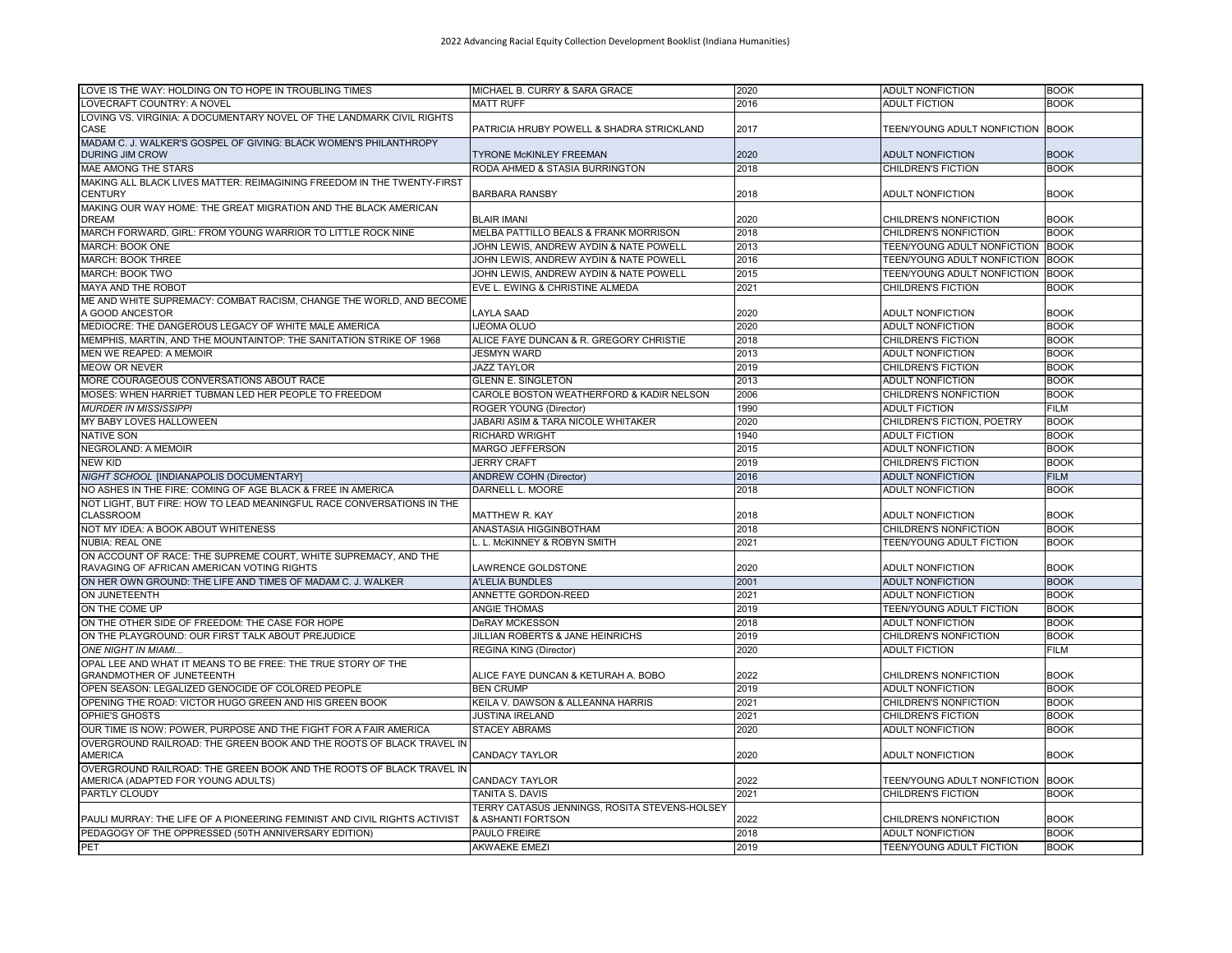| PICKIN' COTTON ON THE WAY TO CHURCH: THE LIFE AND WORK OF FATHER<br><b>BONIFACE HARDIN, OSB</b> | NANCY VAN NOTE CHISM                                                  | 2019 | <b>ADULT NONFICTION</b>                 | <b>BOOK</b> |
|-------------------------------------------------------------------------------------------------|-----------------------------------------------------------------------|------|-----------------------------------------|-------------|
| PIECING ME TOGETHER                                                                             | RENÉE WATSON                                                          | 2017 | <b>TEEN/YOUNG ADULT FICTION</b>         | <b>BOOK</b> |
| POLITE PROTEST: THE POLITICAL ECONOMY OF RACE IN INDIANAPOLIS, 1920-1970                        | RICHARD B. PIERCE                                                     | 2005 | <b>ADULT NONFICTION</b>                 | <b>BOOK</b> |
| <b>PRECIOUS</b>                                                                                 | LEE DANIELS (Director)                                                | 2009 | <b>ADULT FICTION</b>                    | <b>FILM</b> |
| PUSHOUT: THE CRIMINALIZATION OF BLACK GIRLS IN SCHOOLS                                          | <b>MONIQUE W. MORRIS</b>                                              | 2015 | <b>ADULT NONFICTION</b>                 | <b>BOOK</b> |
| QUEENIE                                                                                         | <b>CANDICE CARTY-WILLIAMS</b>                                         | 2019 | <b>ADULT FICTION</b>                    | <b>BOOK</b> |
| RAYBEARER [RAYBEARER #1]                                                                        | <b>JORDAN IFUEKO</b>                                                  | 2020 | TEEN/YOUNG ADULT FICTION                | <b>BOOK</b> |
| REACHING FOR THE MOON: THE AUTOBIOGRAPHY OF NASA MATHEMATICIAN                                  |                                                                       |      |                                         |             |
| KATHERINE JOHNSON                                                                               | KATHERINE JOHNSON                                                     | 2019 | CHILDREN'S NONFICTION                   | <b>BOOK</b> |
| RED SUMMER: THE SUMMER OF 1919 AND THE AWAKENING OF BLACK AMERICA                               | <b>CAMERON McWHIRTER</b>                                              | 2011 | <b>ADULT NONFICTION</b>                 | <b>BOOK</b> |
| REPRODUCTIVE INJUSTICE: RACISM, PREGNANCY, AND PREMATURE BIRTH                                  | DÁNA-AIN DAVIS                                                        | 2019 | <b>ADULT NONFICTION</b>                 | <b>BOOK</b> |
| REVOLUTION IN OUR TIME: THE BLACK PANTHER PARTY'S PROMISE TO THE<br><b>PEOPLE</b>               | <b>KEKLA MAGOON</b>                                                   | 2021 | TEEN/YOUNG ADULT NONFICTION BOOK        |             |
| <b>RIOT BABY</b>                                                                                | TOCHI ONYEBUCHI                                                       | 2020 | <b>ADULT FICTION</b>                    | <b>BOOK</b> |
| <b>ROSA</b>                                                                                     | NIKKI GIOVANNI & BRYAN COLLIER                                        | 2007 | CHILDREN'S NONFICTION                   | <b>BOOK</b> |
| RUTH AND THE GREEN BOOK                                                                         | CALVIN ALEXANDER RAMSEY. GWEN STRAUSS & FLOYD<br><b>COOPER</b>        | 2010 | <b>CHILDREN'S FICTION</b>               | <b>BOOK</b> |
| SADIQ AND THE DESERT STAR                                                                       | SIMAN NUURALI & ANJAN SARKAR                                          | 2019 | CHILDREN'S FICTION                      | <b>BOOK</b> |
| SALVAGE THE BONES: A NOVEL                                                                      | <b>JESMYN WARD</b>                                                    | 2011 | <b>ADULT FICTION</b>                    | <b>BOOK</b> |
|                                                                                                 |                                                                       |      | TEEN/YOUNG ADULT NONFICTION,            |             |
| SAY HER NAME (POEMS TO EMPOWER)                                                                 | ZETTA ELLIOTT & LOVEIS WISE                                           | 2020 | <b>POETRY</b>                           | <b>BOOK</b> |
| SCULPTOR WOODROW NASH: HOW I SEARCH FOR MY ANCESTORS                                            | WOODROW NASH & SHELLEY FRASER MICKLE                                  | 2021 | CHILDREN'S NONFICTION                   | <b>BOOK</b> |
| SEPARATE IS NEVER EQUAL: SYLVIA MENDEZ AND HER FAMILY'S FIGHT FOR<br><b>DESEGREGATION</b>       | DUNCAN TONATIUH                                                       | 2014 | CHILDREN'S NONFICTION                   | <b>BOOK</b> |
| SEPARATE NO MORE: THE LONG ROAD TO BROWN V, BOARD OF EDUCATION                                  | <b>LAWRENCE GOLDSTONE</b>                                             | 2021 | <b>TEEN/YOUNG ADULT NONFICTION BOOK</b> |             |
| SHADES OF BLACK: A CELEBRATION OF OUR CHILDREN                                                  | SANDRA L. PINKNEY & MYLES C. PINKNEY                                  | 2006 | CHILDREN'S NONFICTION                   | <b>BOOK</b> |
| SHE WAS THE FIRST!: THE TRAILBLAZING LIFE OF SHIRLEY CHISHOLM                                   | KATHERYN RUSSELL-BROWN & ERIC VELASQUEZ                               | 2020 | CHILDREN'S NONFICTION                   | <b>BOOK</b> |
| SIMON B. RHYMIN' [SIMON B. RHYMIN', 1]                                                          | <b>DWAYNE REED</b>                                                    | 2021 | <b>CHILDREN'S FICTION</b>               | <b>BOOK</b> |
| SING, UNBURIED, SING: A NOVEL                                                                   | <b>JESMYN WARD</b>                                                    | 2017 | <b>ADULT FICTION</b>                    | <b>BOOK</b> |
| SLAVERY BY ANOTHER NAME                                                                         | SAM POLLARD (Director)                                                | 2012 | <b>ADULT NONFICTION</b>                 | <b>FILM</b> |
| SO YOU WANT TO TALK ABOUT RACE                                                                  | IJEOMA OLUO                                                           | 2018 | <b>ADULT NONFICTION</b>                 | <b>BOOK</b> |
| SOMEBODY ELSE SOLD THE WORLD                                                                    | <b>ADRIAN MATEJKA</b>                                                 | 2021 | <b>ADULT FICTION, POETRY</b>            | <b>BOOK</b> |
|                                                                                                 |                                                                       |      | TEEN/YOUNG ADULT FICTION,               |             |
| SOMEBODY GIVE THIS HEART A PEN                                                                  | SOPHIA THAKUR                                                         | 2019 | <b>POETRY</b>                           | <b>BOOK</b> |
| <b>SOMEBODY'S DAUGHTER</b>                                                                      | ASHLEY C. FORD                                                        | 2021 | <b>ADULT NONFICTION</b>                 | <b>BOOK</b> |
| SOMETHING HAPPENED IN OUR TOWN: A CHILD'S STORY ABOUT RACIAL INJUSTICE                          | MARIANNE CELANO, MARIETTA COLLINS, ANN HAZZARD<br>& JENNIFER ZIVOIN   | 2018 | <b>CHILDREN'S FICTION</b>               | <b>BOOK</b> |
| SOUTH TO AMERICA: A JOURNEY BELOW THE MASON-DIXON TO UNDERSTAND THE                             |                                                                       |      |                                         |             |
| SOUL OF A NATION                                                                                | <b>IMANI PERRY</b>                                                    | 2022 | <b>ADULT NONFICTION</b>                 | <b>BOOK</b> |
| STAKES IS HIGH: LIFE AFTER THE AMERICAN DREAM                                                   | MYCHAL DENZEL SMITH                                                   | 2020 | <b>ADULT NONFICTION</b>                 | <b>BOOK</b> |
| STAMPED (FOR KIDS): RACISM, ANTIRACISM, AND YOU                                                 | SONJA CHERRY-PAUL, JASON REYNOLDS, IBRAM X.<br>KENDI & RACHELLE BAKER | 2021 | CHILDREN'S NONFICTION                   | <b>BOOK</b> |
| STAMPED FROM THE BEGINNING: THE DEFINITIVE HISTORY OF RACIST IDEAS IN<br>AMERICA                | <b>IBRAM X. KENDI</b>                                                 | 2016 | ADULT NONFICTION                        | <b>BOOK</b> |
| STAMPED: RACISM, ANTIRACISM, AND YOU: A REMIX OF THE NATIONAL BOOK                              |                                                                       |      |                                         |             |
| AWARD-WINNING STAMPED FROM THE BEGINNING                                                        | JASON REYNOLDS & IBRAM X. KENDI                                       | 2020 | TEEN/YOUNG ADULT NONFICTION BOOK        |             |
| STAR CHILD: A BIOGRAPHICAL CONSTELLATION OF OCTAVIA ESTELLE BUTLER                              | <b>IBI ZOBIO</b>                                                      | 2022 | CHILDREN'S NONFICTION, POETRY BOOK      |             |
| STAY WOKE: A PEOPLE'S GUIDE TO MAKING ALL BLACK LIVES MATTER                                    | TEHAMA LOPEZ BUNYASI & CANDIS WATTS SMITH<br>(Editors)                | 2019 | ADULT NONFICTION                        | <b>BOOK</b> |
| STOLEN JUSTICE: THE STRUGGLE FOR AFRICAN AMERICAN VOTING RIGHTS                                 | <b>LAWRENCE GOLDSTONE</b>                                             | 2020 | <b>ADULT NONFICTION</b>                 | <b>BOOK</b> |
| STONY THE ROAD: RECONSTRUCTION, WHITE SUPREMACY, AND THE RISE OF JIM<br><b>CROW</b>             | HENRY LOUIS GATES, JR.                                                | 2019 | <b>ADULT NONFICTION</b>                 | <b>BOOK</b> |
| <b>STREET FIGHTING MEN</b>                                                                      | <b>ANDREW JAMES (Director)</b>                                        | 2017 | <b>ADULT NONFICTION</b>                 | <b>FILM</b> |
| STRICTLY NO ELEPHANTS                                                                           | LISA MANTCHEV & TAEEUN YOO                                            | 2015 | <b>CHILDREN'S FICTION</b>               | <b>BOOK</b> |
| STRONG VOICES: FIFTEEN AMERICAN SPEECHES WORTH KNOWING                                          | TONYA BOLDEN & ERIC VELASQUEZ                                         | 2020 | CHILDREN'S NONFICTION                   | <b>BOOK</b> |
| SUCH A FUN AGE: A NOVEL                                                                         | <b>KILEY REID</b>                                                     | 2019 | <b>ADULT FICTION</b>                    | <b>BOOK</b> |
|                                                                                                 |                                                                       |      |                                         |             |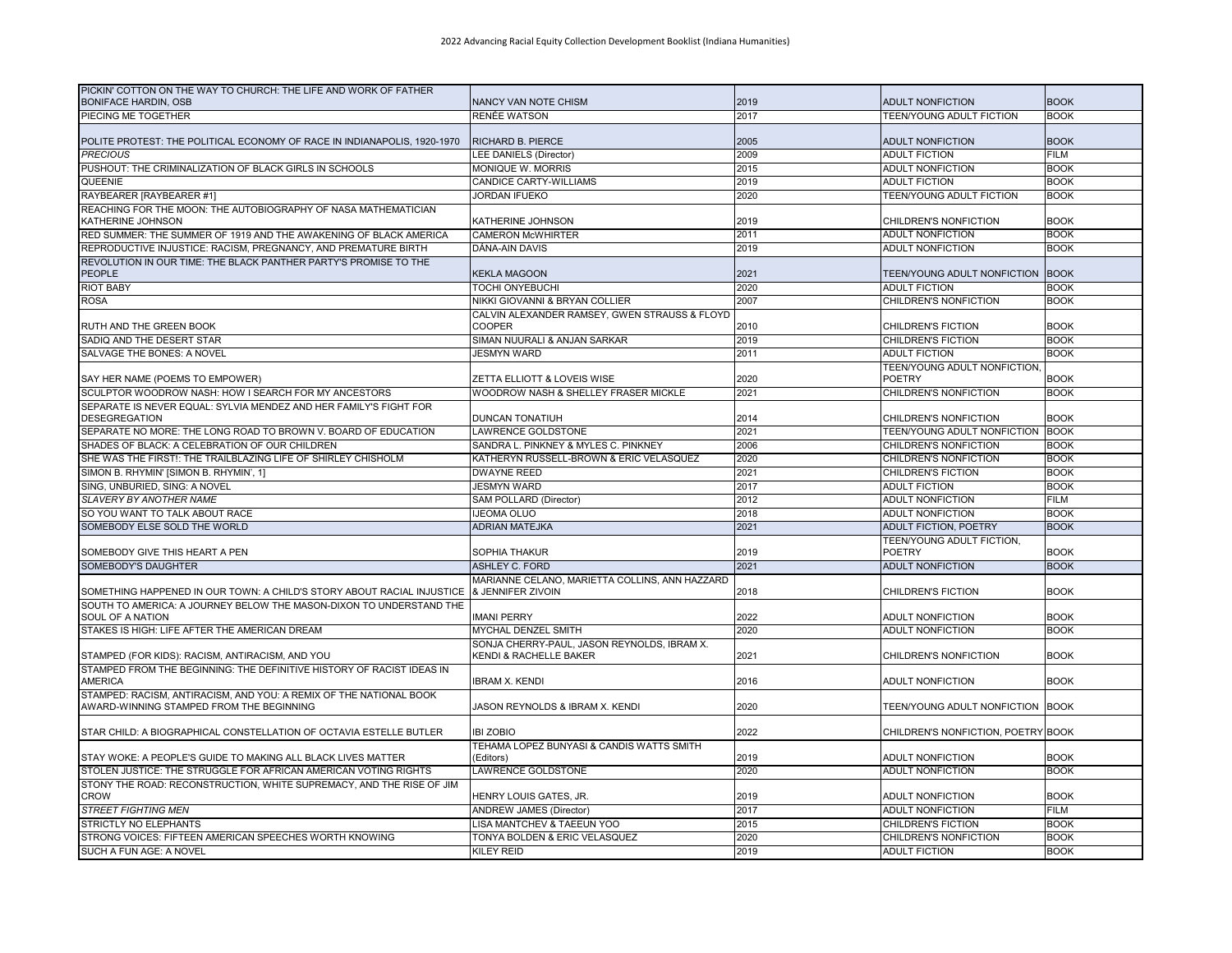| <b>SULWE</b>                                                                                                        | LUPITA NYONG'O & VASHTI HARRISON                      | 2019 | <b>CHILDREN'S FICTION</b>        | <b>BOOK</b> |
|---------------------------------------------------------------------------------------------------------------------|-------------------------------------------------------|------|----------------------------------|-------------|
| SUNDOWN TOWNS: A HIDDEN DIMENSION OF AMERICAN RACISM                                                                | JAMES W. LOEWEN                                       | 2018 | <b>ADULT NONFICTION</b>          | <b>BOOK</b> |
| THE 1619 PROJECT: A NEW ORIGIN STORY                                                                                | NIKOLE HANNAH-JONES                                   | 2021 | <b>ADULT NONFICTION</b>          | <b>BOOK</b> |
|                                                                                                                     | NIKOLE HANNAH-JONES, RENÉE WATSON & NIKKOLAS          |      |                                  |             |
| THE 1619 PROJECT: BORN ON THE WATER                                                                                 | <b>SMITH</b>                                          | 2021 | CHILDREN'S NONFICTION            | <b>BOOK</b> |
| THE ABCs OF BLACK HISTORY                                                                                           | RIO CORTEZ & LAUREN SEMMER                            | 2020 | CHILDREN'S NONFICTION            | <b>BOOK</b> |
| THE ALTERNATIVE: MOST OF WHAT YOU BELIEVE ABOUT POVERTY IS WRONG                                                    | <b>MAURICIO L. MILLER</b>                             | 2017 | <b>ADULT NONFICTION</b>          | <b>BOOK</b> |
| THE AMAZING LIFE OF AZALEAH LANE                                                                                    | NIKKI SHANNON SMITH & MARI LOBO                       | 2020 | <b>CHILDREN'S FICTION</b>        | <b>BOOK</b> |
| THE ASSASSINATION OF FRED HAMPTON: HOW THE FBI AND THE CHICAGO POLICE<br>MURDERED A BLACK PANTHER (UPDATED EDITION) | <b>JEFFREY HAAS</b>                                   | 2019 | <b>ADULT NONFICTION</b>          | <b>BOOK</b> |
| THE AUTOBIOGRAPHY OF MALCOLM X                                                                                      | MALCOLM X & ALEX HALEY                                | 1965 | <b>ADULT NONFICTION</b>          | <b>BOOK</b> |
| THE AWAKENING OF MALCOLM X: A NOVEL                                                                                 | ILYASAH SHABAZZ & TIFFANY D. JACKSON                  | 2021 | <b>TEEN/YOUNG ADULT FICTION</b>  | <b>BOOK</b> |
| THE BIG SMOKE: POEMS                                                                                                | <b>ADRIAN MATEJKA</b>                                 | 2013 | <b>ADULT FICTION, POETRY</b>     | <b>BOOK</b> |
| THE BLACK AND THE BLUE: A COP REVEALS THE CRIMES, RACISM, AND INJUSTICE<br>IN AMERICA'S LAW ENFORCEMENT             | <b>MATTHEW HORACE &amp; RON HARRIS</b>                | 2019 | <b>ADULT NONFICTION</b>          | <b>BOOK</b> |
| THE BLACK CHURCH: THIS IS OUR STORY, THIS IS OUR SONG                                                               | HENRY LOUIS GATES, JR.                                | 2021 | <b>ADULT NONFICTION</b>          | <b>BOOK</b> |
|                                                                                                                     | CHRISTOPHER S. BRYON, SHAYLA HARRIS & STACEY L.       |      |                                  |             |
| THE BLACK CHURCH: THIS IS OUR STORY, THIS IS OUR SONG                                                               | <b>HOLMAN</b> (Directors)                             | 2021 | ADULT NONFICTION                 | <b>FILM</b> |
| THE BLACK FLAMINGO: A NOVEL                                                                                         | <b>DEAN ATTA</b>                                      | 2020 | <b>TEEN/YOUNG ADULT FICTION</b>  | <b>BOOK</b> |
| THE BLACK HISTORY BOOK: BIG IDEAS SIMPLY EXPLAINED                                                                  | <b>DK</b>                                             | 2021 | CHILDREN'S NONFICTION            | <b>BOOK</b> |
| THE BLACK PANTHER PARTY: A GRAPHIC NOVEL HISTORY                                                                    | DAVID F. WALKER & MARCUS KWAME ANDERSON               | 2021 | <b>ADULT NONFICTION</b>          | <b>BOOK</b> |
| THE BLOOD OF EMMETT TILL                                                                                            | TIMOTHY B. TYSON                                      | 2017 | ADULT NONFICTION                 | <b>BOOK</b> |
| THE BODY IS NOT AN APOLOGY: THE POWER OF RADICAL SELF-LOVE (SECOND                                                  |                                                       |      |                                  |             |
| EDITION)                                                                                                            | SONYA RENEE TAYLOR                                    | 2021 | <b>ADULT NONFICTION</b>          | <b>BOOK</b> |
| THE BOOK OF DELIGHTS: ESSAYS                                                                                        | <b>ROSS GAY</b>                                       | 2019 | <b>ADULT NONFICTION</b>          | <b>BOOK</b> |
| THE CENTRAL PARK FIVE                                                                                               | KEN BURNS, SARAH BURNS & DAVID McMAHON<br>(Directors) | 2012 | <b>ADULT NONFICTION</b>          | <b>FILM</b> |
| THE COLOR OF COMPROMISE: THE TRUTH ABOUT THE AMERICAN CHURCH'S<br><b>COMPLICITY IN RACISM</b>                       | <b>JEMAR TISBY</b>                                    | 2019 | <b>ADULT NONFICTION</b>          | <b>BOOK</b> |
| THE COLOR OF LAW: A FORGOTTEN HISTORY OF HOW OUR GOVERNMENT                                                         |                                                       |      |                                  |             |
| SEGREGATED AMERICA                                                                                                  | RICHARD ROTHSTEIN                                     | 2017 | <b>ADULT NONFICTION</b>          | <b>BOOK</b> |
| THE COLOR PURPLE                                                                                                    | <b>ALICE WALKER</b>                                   | 1982 | <b>ADULT FICTION</b>             | <b>BOOK</b> |
| THE COLORS OF US                                                                                                    | <b>KAREN KATZ</b>                                     | 1999 | CHILDREN'S FICTION               | <b>BOOK</b> |
| THE COMPTON COWBOYS: THE NEW GENERATION OF COWBOYS IN AMERICA'S<br><b>URBAN HEARTLAND</b>                           | WALTER THOMPSON-HERNÁNDEZ                             | 2020 | <b>ADULT NONFICTION</b>          | <b>BOOK</b> |
| THE DAY YOU BEGIN                                                                                                   | JACQUELINE WOODSON & RAFAEL LÓPEZ                     | 2018 | CHILDREN'S FICTION               | <b>BOOK</b> |
| THE DEAD ARE ARISING: THE LIFE OF MALCOLM X                                                                         | LES PAYNE & TAMARA PAYNE                              | 2020 | <b>ADULT NONFICTION</b>          | <b>BOOK</b> |
| THE DREAMKEEPERS: SUCCESSFUL TEACHERS OF AFRICAN AMERICAN CHILDREN<br>(THIRD EDITION)                               | <b>GLORIA LADSON-BILLINGS</b>                         | 2022 | ADULT NONFICTION                 | <b>BOOK</b> |
| THE END OF POLICING                                                                                                 | ALEX S. VITALE                                        | 2017 | <b>ADULT NONFICTION</b>          | <b>BOOK</b> |
| THE ESSENTIAL ETHERIDGE KNIGHT: SELECTED POEMS                                                                      | <b>ETHERIDGE KNIGHT</b>                               | 1986 | <b>ADULT FICTION, POETRY</b>     | <b>BOOK</b> |
|                                                                                                                     |                                                       |      |                                  |             |
| THE FAMILY: THE SECRET FUNDAMENTALISM AT THE HEART OF AMERICAN POWER JEFF SHARLET                                   |                                                       | 2008 | ADULT NONFICTION                 | <b>BOOK</b> |
| THE FIFTH SEASON [THE BROKEN EARTH, 1]                                                                              | N. K. JEMISIN                                         | 2015 | <b>ADULT FICTION</b>             | <b>BOOK</b> |
| THE FIRE NEXT TIME                                                                                                  | <b>JAMES BALDWIN</b>                                  | 1963 | <b>ADULT NONFICTION</b>          | <b>BOOK</b> |
| THE FREEDOM SUMMER MURDERS                                                                                          | <b>DON MITCHELL</b>                                   | 2014 | TEEN/YOUNG ADULT NONFICTION BOOK |             |
| THE GREAT MIGRATION: JOURNEY TO THE NORTH                                                                           | ELOISE GREENFIELD & JAN SPIVEY GILCHRIST              | 2010 | CHILDREN'S FICTION, POETRY       | <b>BOOK</b> |
| THE GROUND BREAKING: AN AMERICAN CITY AND ITS SEARCH FOR JUSTICE                                                    | <b>SCOTT ELLSWORTH</b>                                | 2021 | ADULT NONFICTION                 | <b>BOOK</b> |
| THE HATE U GIVE                                                                                                     | <b>ANGIE THOMAS</b>                                   | 2017 | TEEN/YOUNG ADULT FICTION         | <b>BOOK</b> |
| THE HEMINGSES OF MONTICELLO: AN AMERICAN FAMILY                                                                     | ANNETTE GORDON-REED                                   | 2008 | <b>ADULT NONFICTION</b>          | <b>BOOK</b> |
| THE HIGHEST TRIBUTE: THURGOOD MARSHALL'S LIFE, LEADERSHIP, AND LEGACY                                               | KEKLA MAGOON & LAURA FREEMAN                          | 2021 | CHILDREN'S NONFICTION            | <b>BOOK</b> |
| THE HILL WE CLIMB: AN INAUGURAL POEM FOR THE COUNTRY                                                                | AMANDA GORMAN                                         | 2021 | ADULT NONFICTION, POETRY         | <b>BOOK</b> |
| THE IMMORTAL LIFE OF HENRIETTA LACKS                                                                                | REBECCA SKLOOT                                        | 2010 | <b>ADULT NONFICTION</b>          | <b>BOOK</b> |
| THE KINDEST LIE: A NOVEL                                                                                            | NANCY JOHNSON                                         | 2021 | <b>ADULT FICTION</b>             | <b>BOOK</b> |
| THE KU KLUX KLAN IN THE HEARTLAND                                                                                   | <b>JAMES H. MADISON</b>                               | 2020 | <b>ADULT NONFICTION</b>          | <b>BOOK</b> |
| THE LAST CHANCE FOR LOGAN COUNTY JA LEGENDARY ALSTON BOYS<br><b>ADVENTURE]</b>                                      | LAMAR GILES & DERICK BROOKS                           | 2021 | CHILDREN'S FICTION               | <b>BOOK</b> |
| THE LOST ETHERIDGE: UNCOLLECTED POEMS OF ETHERIDGE KNIGHT                                                           | NORMAN MINNICK, JR.                                   | 2022 | <b>ADULT FICTION, POETRY</b>     | <b>BOOK</b> |
|                                                                                                                     |                                                       |      |                                  |             |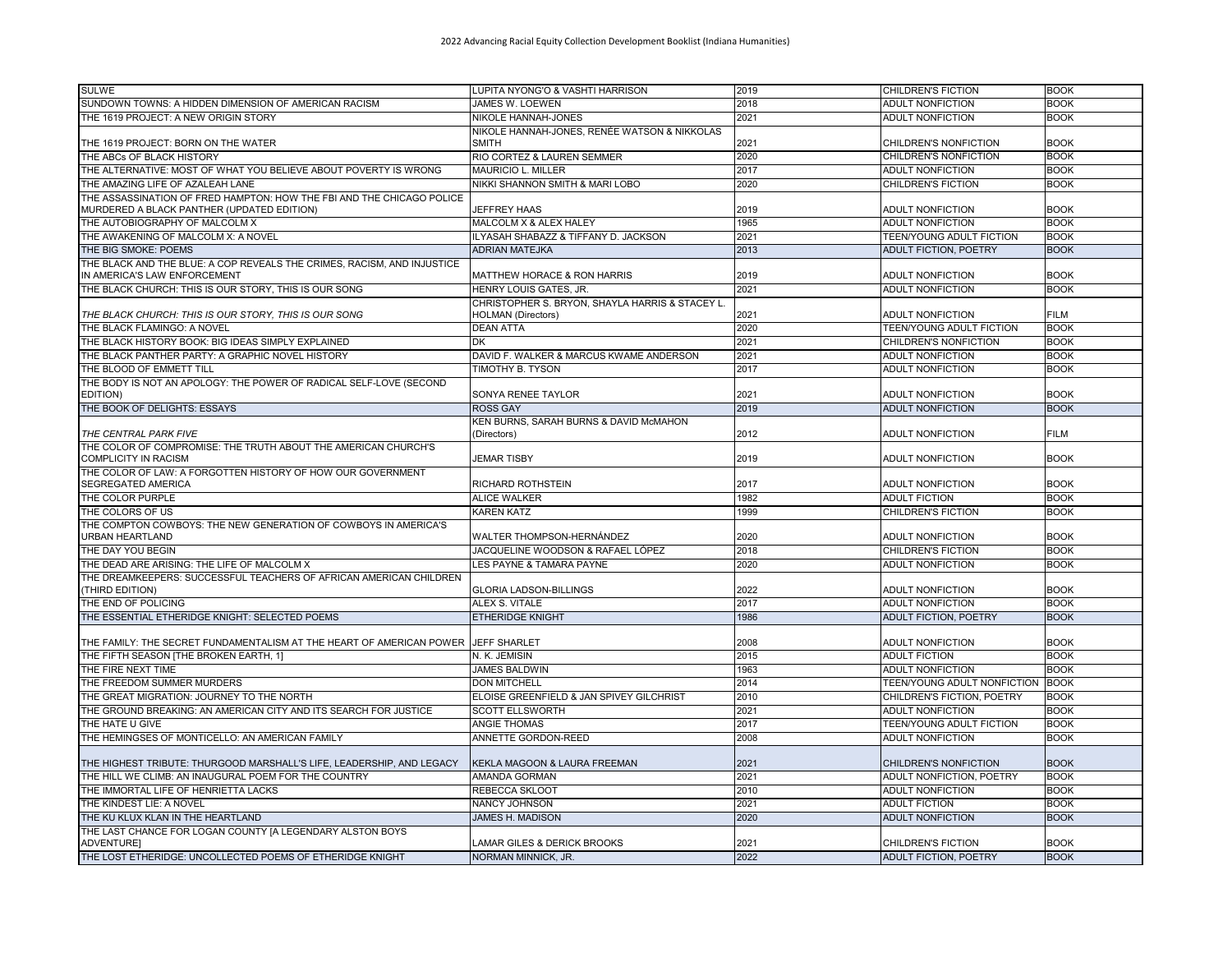| THE LOVE SONGS OF W. E. B. Du BOIS                                                              | HONORÉE FANONNE JEFFERS                              | 2021 | <b>ADULT FICTION</b>            | <b>BOOK</b>                |
|-------------------------------------------------------------------------------------------------|------------------------------------------------------|------|---------------------------------|----------------------------|
| THE MAGNIFICENT MAKERS #1: HOW TO TEST A FRIENDSHIP                                             | THEANNE GRIFFITH & REGGIE BROWN                      | 2020 | CHILDREN'S FICTION              | <b>BOOK</b>                |
| THE MAGNIFICENT MYA TIBBS: SPIRIT WEEK SHOWDOWN                                                 | <b>CRYSTAL ALLEN</b>                                 | 2016 | <b>CHILDREN'S FICTION</b>       | <b>BOOK</b>                |
|                                                                                                 | NATASHA ANASTASIA TARPLEY, REGIS BETHENCOURT &       |      |                                 |                            |
| THE ME I CHOOSE TO BE                                                                           | KAHRAN BETHENCOURT                                   | 2021 | CHILDREN'S FICTION              | <b>BOOK</b>                |
| THE NEW CONFESSIONS OF AN ECONOMIC HIT MAN                                                      | JOHN PERKINS                                         | 2016 | <b>ADULT NONFICTION</b>         | <b>BOOK</b>                |
| THE NEW JIM CROW: MASS INCARCERATION IN THE AGE OF COLORBLINDNESS<br>(10TH ANNIVERSARY EDITION) | MICHELLE ALEXANDER                                   | 2020 | <b>ADULT NONFICTION</b>         | <b>BOOK</b>                |
| THE NICKEL BOYS: A NOVEL                                                                        | COLSON WHITEHEAD                                     | 2019 | <b>ADULT FICTION</b>            | <b>BOOK</b>                |
| THE OTHER BLACK GIRL: A NOVEL                                                                   | ZAKIYA DELILA HARRIS                                 | 2021 | <b>ADULT FICTION</b>            | <b>BOOK</b>                |
| THE OTHER MADISONS: THE LOST HISTORY OF A PRESIDENT'S BLACK FAMILY                              | <b>BETTYE KEARSE</b>                                 | 2020 | <b>ADULT NONFICTION</b>         | <b>BOOK</b>                |
| THE OTHER SIDE                                                                                  | JACQUELINE WOODSON & E. B. LEWIS                     | 2001 | CHILDREN'S FICTION              | <b>BOOK</b>                |
| THE PARKER INHERITANCE                                                                          | <b>VARIAN JOHNSON</b>                                | 2018 | CHILDREN'S FICTION              | <b>BOOK</b>                |
| THE POET X                                                                                      | ELIZABETH ACEVEDO                                    | 2018 | <b>TEEN/YOUNG ADULT FICTION</b> | <b>BOOK</b>                |
| THE PROPHETS: A NOVEL                                                                           | ROBERT JONES, JR.                                    | 2021 | <b>ADULT FICTION</b>            | <b>BOOK</b>                |
| THE REBELLIOUS LIFE OF MRS. ROSA PARKS                                                          | <b>JEANNE THEOHARIS</b>                              | 2013 | <b>ADULT NONFICTION</b>         | <b>BOOK</b>                |
| THE REBELLIOUS LIFE OF MRS. ROSA PARKS (YOUNG READERS EDITION)                                  | JEANNE THEOHARIS & BRANDY COLBERT                    | 2021 | TEEN/YOUNG ADULT NONFICTION     | <b>BOOK</b>                |
| THE RELIGIOUS INSTRUCTION OF THE NEGROES IN THE UNITED STATES [1842]                            | CHARLES COLCOCK JONES                                | 2020 | <b>ADULT NONFICTION</b>         | <b>BOOK</b>                |
| THE SELLOUT: A NOVEL                                                                            | <b>PAUL BEATTY</b>                                   | 2015 | <b>ADULT FICTION</b>            | <b>BOOK</b>                |
| THE SHADOW SYSTEM: MASS INCARCERATION AND THE AMERICAN FAMILY                                   | <b>SYLVIA A. HARVEY</b>                              | 2020 | <b>ADULT NONFICTION</b>         | <b>BOOK</b>                |
|                                                                                                 |                                                      |      |                                 |                            |
| THE SOURCE OF SELF REGARD: SELECTED ESSAYS, SPEECHES, AND MEDITATIONS                           | <b>TONI MORRISON</b>                                 | 2019 | <b>ADULT NONFICTION</b>         | <b>BOOK</b>                |
| THE SPOOK WHO SAT BY THE DOOR                                                                   | <b>IVAN DIXON (Director)</b>                         | 1973 | <b>ADULT FICTION</b>            | <b>FILM</b>                |
| THE SWEETNESS OF WATER: A NOVEL                                                                 | <b>NATHAN HARRIS</b>                                 | 2021 | <b>ADULT FICTION</b>            | <b>BOOK</b>                |
| THE TALK: CONVERSATIONS ABOUT RACE, LOVE & TRUTH                                                | WADE HUDSON & CHERYL WILLIS HUDSON (Editors)         | 2021 | CHILDREN'S NONFICTION           | <b>BOOK</b>                |
| THE TALK: RACE IN AMERICA                                                                       | <b>SAM POLLARD (Director)</b>                        | 2017 | <b>ADULT NONFICTION</b>         | <b>FILM</b>                |
| THE TEACHERS MARCH!: HOW SELMA'S TEACHERS CHANGED HISTORY                                       | SANDRA NEIL WALLACE, RICH WALLACE & CHARLY<br>PALMER | 2020 | CHILDREN'S NONFICTION           | <b>BOOK</b>                |
| THE THREE MOTHERS: HOW THE MOTHERS OF MARTIN LUTHER KING, JR.,                                  |                                                      |      |                                 |                            |
| MALCOLM X, AND JAMES BALDWIN SHAPED A NATION                                                    | ANNA MALAIKA TUBBS                                   | 2021 | <b>ADULT NONFICTION</b>         | <b>BOOK</b>                |
| THE TROUBLE WITH BLACK BOYS:  AND OTHER REFLECTIONS ON RACE. EQUITY.                            |                                                      |      |                                 |                            |
| AND THE FUTURE OF PUBLIC EDUCATION                                                              | PEDRO A. NOGUERA                                     | 2008 | ADULT NONFICTION                | <b>BOOK</b>                |
| THE UNDEFEATED                                                                                  | KWAME ALEXANDER & KADIR NELSON                       | 2019 | CHILDREN'S FICTION, POETRY      | <b>BOOK</b>                |
| THE UNDERGROUND RAILROAD: A NOVEL                                                               | <b>COLSON WHITEHEAD</b>                              | 2016 | <b>ADULT FICTION</b>            | <b>BOOK</b>                |
| THE VANISHING HALF: A NOVEL                                                                     | <b>BRIT BENNETT</b>                                  | 2020 | <b>ADULT FICTION</b>            | <b>BOOK</b>                |
| THE WARMTH OF OTHER SUNS: THE EPIC STORY OF AMERICA'S GREAT MIGRATION                           | <b>ISABEL WILKERSON</b>                              | 2011 | <b>ADULT NONFICTION</b>         | <b>BOOK</b>                |
| THE WATER DANCER: A NOVEL                                                                       | TA-NEHISI COATES                                     | 2019 | <b>ADULT FICTION</b>            | <b>BOOK</b>                |
| THE WORLD DOESN'T REQUIRE YOU: STORIES                                                          | RION AMILCAR SCOTT                                   | 2019 | <b>ADULT FICTION</b>            | <b>BOOK</b>                |
| THE WORLD'S FASTEST MAN: THE EXTRAORDINARY LIFE OF CYCLIST MAJOR                                |                                                      |      |                                 |                            |
| TAYLOR, AMERICA'S FIRST BLACK SPORTS HERO                                                       | <b>MICHAEL KRANISH</b>                               | 2019 | <b>ADULT NONFICTION</b>         | <b>BOOK</b>                |
| THE WRONGED MAN                                                                                 | TOM McLOUGHLIN (Director)                            | 2010 | <b>ADULT FICTION</b>            | <b>FILM</b>                |
| THE YEAR WE LEARNED TO FLY                                                                      | JACQUELINE WOODSON & RAFAEL LÓPEZ                    | 2022 | <b>CHILDREN'S FICTION</b>       | <b>BOOK</b>                |
| THE YELLOW HOUSE: A MEMOIR                                                                      | SARAH M. BROOM                                       | 2019 | <b>ADULT NONFICTION</b>         | <b>BOOK</b>                |
| THEIR EYES WERE WATCHING GOD: A NOVEL                                                           | ZORA NEALE HURSTON                                   | 1937 | <b>ADULT FICTION</b>            | <b>BOOK</b>                |
| THICK: AND OTHER ESSAYS                                                                         | TRESSIE McMILLAN COTTOM                              | 2019 | <b>ADULT NONFICTION</b>         | <b>BOOK</b>                |
| THINGS FALL APART                                                                               | CHINUA ACHEBE                                        | 1958 | <b>ADULT FICTION</b>            | <b>BOOK</b>                |
| THIRTEEN WAYS OF LOOKING AT A BLACK BOY                                                         | TONY MEDINA & 13 ARTISTS                             | 2018 | CHILDREN'S FICTION, POETRY      | <b>BOOK</b>                |
| THIS BOOK IS ANTI-RACIST: 20 LESSONS ON HOW TO WAKE UP. TAKE ACTION, AND                        |                                                      |      |                                 |                            |
| DO THE WORK                                                                                     | TIFFANY JEWELL & AURÉLIA DURAND                      | 2020 | CHILDREN'S NONFICTION           | <b>BOOK</b>                |
| THIS IS MY AMERICA: A NOVEL                                                                     | <b>KIM JOHNSON</b>                                   | 2020 | <b>TEEN/YOUNG ADULT FICTION</b> | <b>BOOK</b>                |
| THIS IS YOUR TIME                                                                               | <b>RUBY BRIDGES</b>                                  | 2020 | CHILDREN'S NONFICTION           | <b>BOOK</b>                |
| THIS PROMISE OF CHANGE: ONE GIRL'S STORY IN THE FIGHT FOR SCHOOL                                | JO ANN ALLEN BOYCE & DEBBIE LEVY                     | 2019 | CHILDREN'S NONFICTION           | <b>BOOK</b>                |
| <b>EQUALITY</b><br><b>TRAFFIC STOP</b>                                                          | KATE DAVIS & DAVID HEILBRONER (Directors)            | 2017 | <b>ADULT NONFICTION</b>         | <b>FILM</b>                |
|                                                                                                 | YAA GYASI                                            |      |                                 | <b>BOOK</b>                |
| TRANSCENDENT KINGDOM: A NOVEL                                                                   |                                                      | 2020 | <b>ADULT FICTION</b>            |                            |
| TWINS: A GRAPHIC NOVEL [TWINS #1]<br><b>TYLER JOHNSON WAS HERE</b>                              | VARIAN JOHNSON & SHANNON WRIGHT<br><b>JAY COLES</b>  | 2020 | CHILDREN'S FICTION              | <b>BOOK</b><br><b>BOOK</b> |
|                                                                                                 |                                                      | 2018 | <b>TEEN/YOUNG ADULT FICTION</b> |                            |